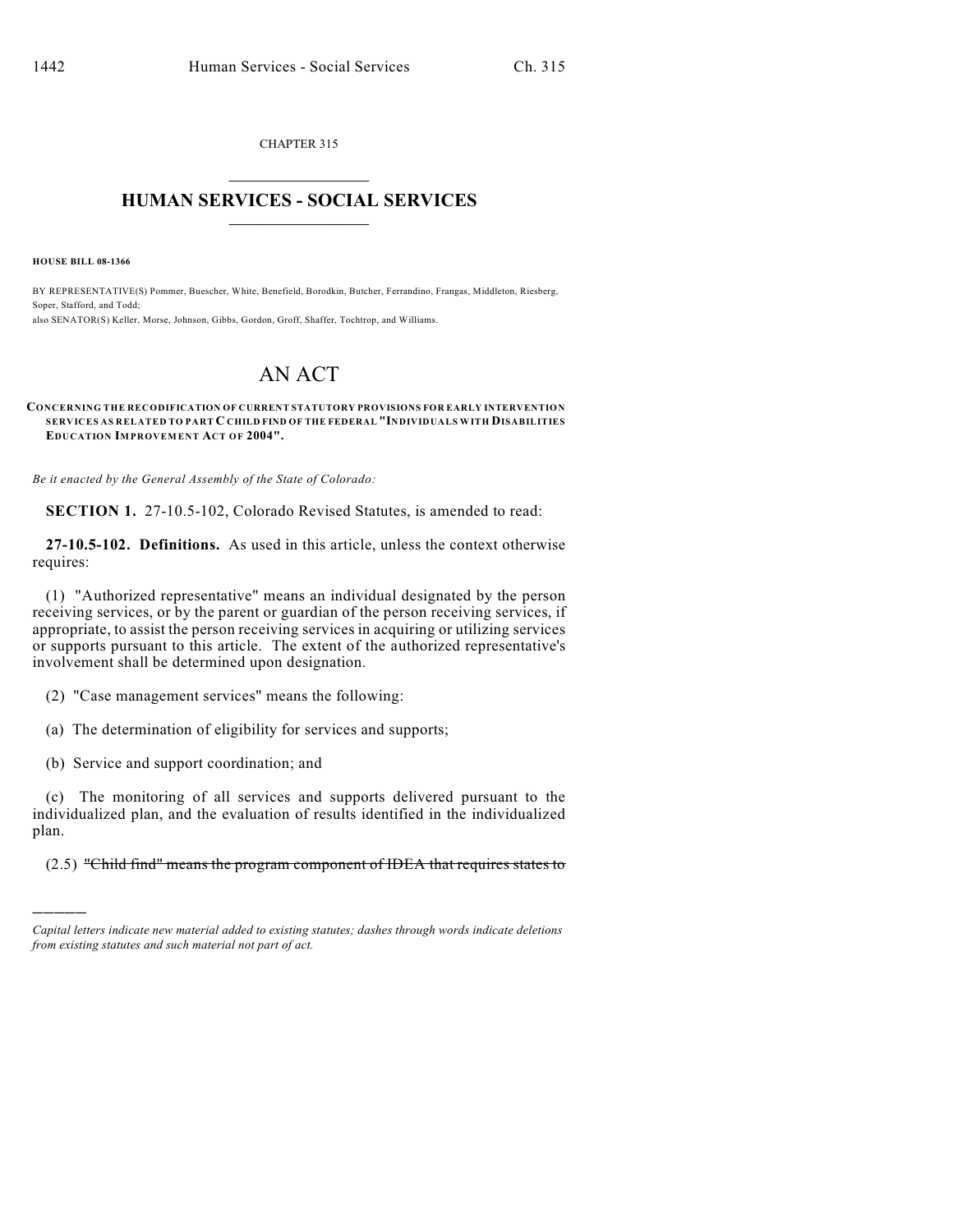find, identify, locate, evaluate, and serve all children with disabilities, from birth to twenty-one years of age. Specific responsibilities for child find are described in section 22-20-118, C.R.S. Child find includes:

(a) Part C child find, which means the program component of IDEA that requires states to find, identify, locate, evaluate, and serve children from birth through two years of age; and

(b) Part B child find, which means the program component of IDEA that requires states to find, identify, locate, evaluate, and serve children from three to twenty-one years of age.

(3) "Community centered board" means a private corporation, for profit or not for profit, which THAT, when designated pursuant to section  $27-10.5-105$ , provides case management services to persons with developmental disabilities, is authorized to determine eligibility of such THOSE persons within a specified geographical area, serves asthe single point of entry for persons to receive services and supports under this article, and provides authorized services and supports to such THOSE persons either directly or by purchasing such services and supports from service agencies.

(4) "Community residential home" means a group living situation accommodating at least four but no more than eight persons, licensed by the state, where services and supports are provided to persons with developmental disabilities.

(5) "Consent" means an informed assent which THAT is expressed in writing and is freely given. Consent always shall ALWAYS be preceded by the following:

(a) A fair explanation of the procedures to be followed, including an identification of those which PROCEDURES THAT are experimental;

(b) A description of the attendant discomforts and risks;

(c) A description of the EXPECTED benefits; to be expected;

(d) A disclosure of appropriate alternative procedures together with an explanation of the respective benefits, discomforts, and risks;

(e) An offer to answer any inquiries concerning procedures;

(f) An instruction that the person giving consent is free to withdraw such consent and to discontinue participation in the project or activity at any time; and

(g) A statement that withholding or withdrawal of consent shall not prejudice future provision of appropriate services and supports to individuals.

(6) "Contribution" means the benefits gained by the household or community in which a person lives as the result of the person engaging in meaningful activities, including, but not limited to, income producing work, volunteer work, continuing education, and participation in community activities.

(7) "Court" means a district court of the state of Colorado or the probate court in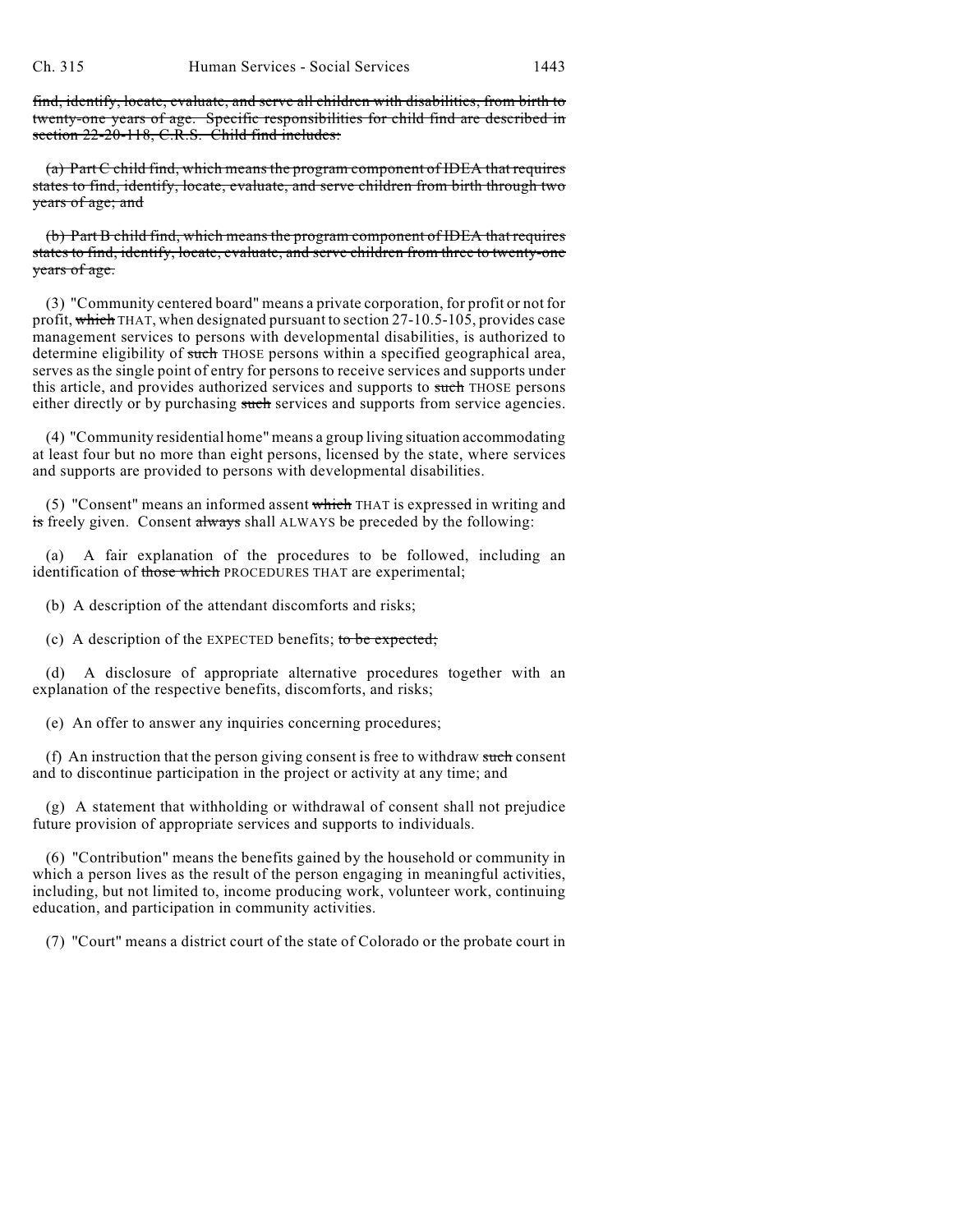the city and county of Denver.

(8) "Department" means the department of human services.

(9) "Designated service area" means the geographical area specified by the executive director to be served by a designated community centered board.

(10) "Developmental disabilities professional" means a person who has professional training and experience in the developmental disabilities field, as defined by the department.

(11) (a) "Developmental disability" means a disability that is manifested before the person reaches twenty-two years of age, which THAT constitutes a substantial disability to the affected individual, and THAT is attributable to mental retardation or related conditions which include cerebral palsy, epilepsy, autism, or other neurological conditions when such THOSE conditions result in impairment of general intellectual functioning or adaptive behavior similar to that of a person with mental retardation. Unless otherwise specifically stated, the federal definition of "developmental disability" found in 42 U.S.C. sec. 15001 et seq. shall not apply.

(b) "Person with a developmental disability" means a person determined by a community centered board to have a developmental disability and shall include a child with a developmental delay.

(c) "Child with a developmental delay" means:

(I) A person less than five years of age with delayed development as defined by the department; or

(II) A person less than five years of age who is at risk of having a developmental disability as defined by the department.

(12) "Early intervention services and supports" means SERVICES DESCRIBED IN AND PROVIDED PURSUANT TO PART 7 OF THIS ARTICLE, INCLUDING education, training, and assistance in child development, parent education, therapies, and other activities for infants and toddlers and their families which THAT are designed to meet the developmental needs of infants and toddlers including, but not limited to, cognition, speech, communication, physical, motor, vision, hearing, social-emotional, and self-help skills.

(13) "Eligible for supports and services" refers to any person with a developmental disability as determined eligible by the community centered boards, pursuant to section 27-10.5-106.

(13.5) "Evaluation" means:

(a) For purposes of part C child find, procedures used to determine a child's initial and continuing eligibility for part C child find, including but not limited to:

(I) Determining the status of the child in each of the developmental areas;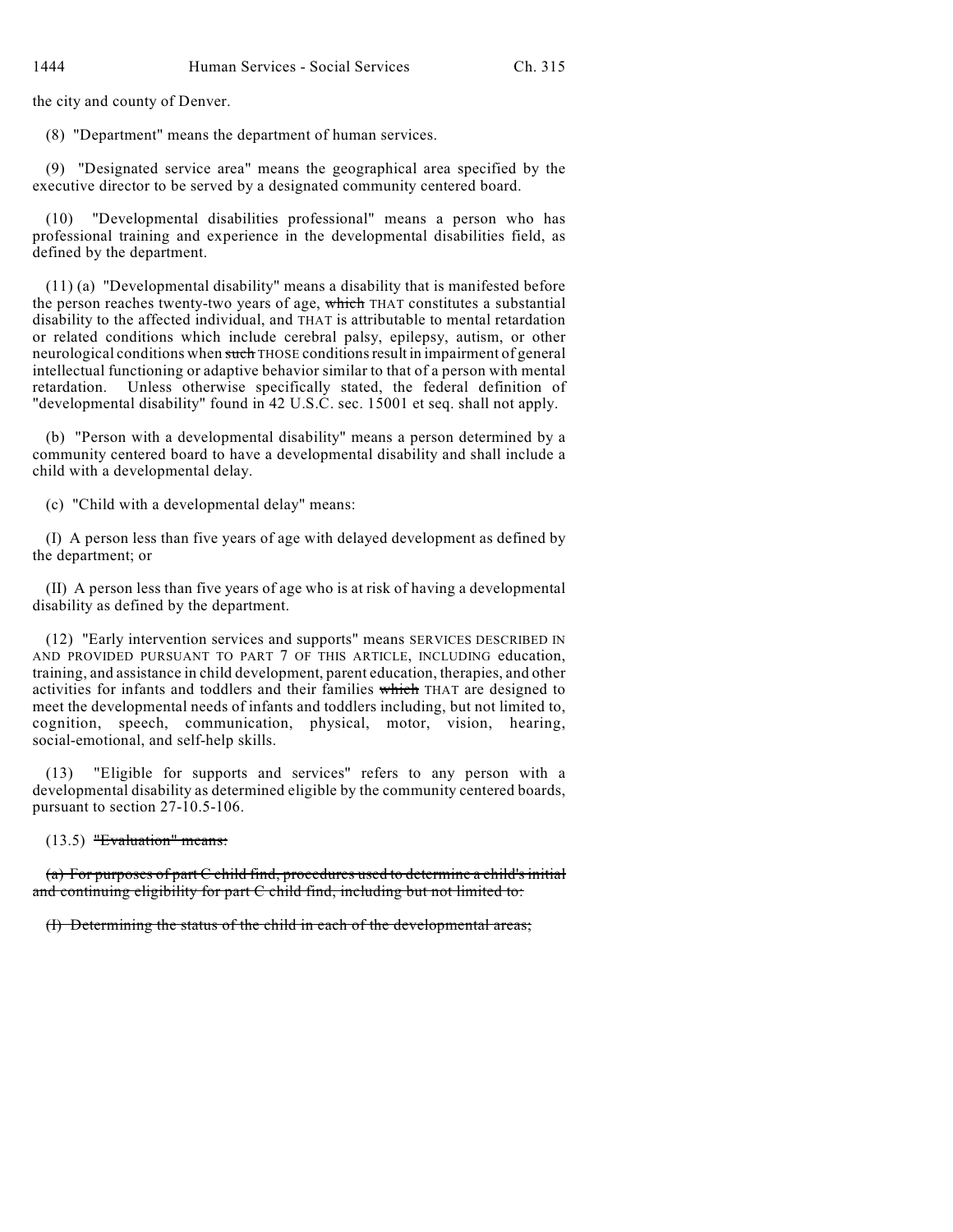(II) Identifying the child's unique strengths and needs;

(III) Identifying any early intervention services that might serve the child's needs; and

(IV) Identifying priorities and concerns of the family and resources to which the family has access;

(b) For the purposes of part B child find, procedures used under IDEA for children with disabilities to determine whether a child has a disability and the nature and extent of special education and related services that the child will need.

(14) "Executive director" means the executive director of the department of human services.

(15) (a) "Family" means the interdependent group of persons that consists of:

(I) A parent, child, sibling, grandparent, aunt, uncle, spouse, or any combination thereof and a family member with a developmental disability;

(II) An adoptive parent of and a family member with a developmental disability;

(III) One or more persons to whom legal custody of a person with a developmental disability has been given by a court and in whose home such person resides; or

(IV) Any other family unit as may be defined in rules and regulations developed pursuant to section 27-10.5-407.

(b) Department rules and regulations shall define the families  $w$  tho THAT are eligible to receive services and supports pursuant to this article.

(16) "Gastrostomy tubes TUBE" means a tube which THAT has been surgically inserted into the stomach through the abdominal wall, or a tube which THAT has been inserted through the nasal passage into the stomach, or both.

(17) "Human rights committee" means a third-party mechanism to adequately safeguard the legal rights of persons receiving services by participating in the granting of informed consent, monitoring the suspension of rights of persons receiving services, monitoring behavior development programs in which persons with developmental disabilities are involved, monitoring the use of psychotropic medication by persons with developmental disabilities, and at the committee's option, either providing or ensuring the investigation of allegations of abuse or neglect of persons with developmental disabilities who are receiving services or supports under this article.

(17.5) "IDEA" means the federal "Individuals with Disabilities Education Improvement Act of 2004", 20 U.S.C. sec. 1400 et seq., as amended, and its implementing regulations, 34 CFR part 303.

(18) "Inclusion" means: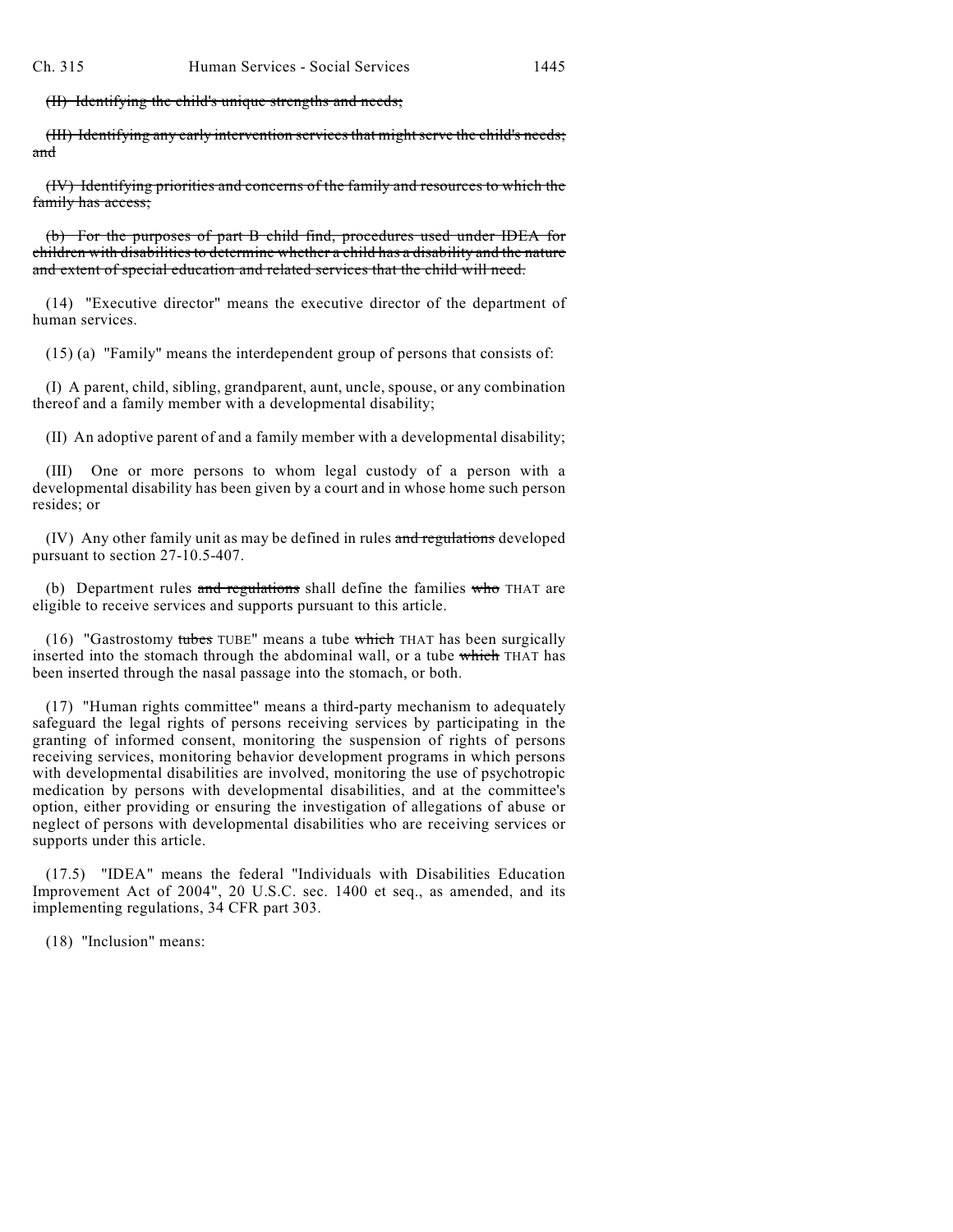(a) The use by persons with developmental disabilities of the same community resources that are used by and available to other persons;

(b) The participation by persons with developmental disabilities in the same community activities in which persons without developmental disabilities participate. Participation includes regular contact with persons without developmental disabilities.

(c) Vocational experiences for persons with developmental disabilities in community settings that offer opportunities to associate with other individuals who do not have developmental disabilities; and

(d) Living in homes which THAT are in residential neighborhoods and in proximity to community resources.

(19) "Independent residential support services" means a community living situation, defined by the department, where services and supports are provided to no more than three persons with developmental disabilities which AND THAT is not required to be licensed by the state.

(20) (a) "Individualized plan" means a written plan designed by an interdisciplinary team for the purpose of identifying:

(I) The needs of the person or family receiving services;

(II) The specific services and supports appropriate to meet those needs;

(III) The projected date for initiation of services and supports; and

(IV) The anticipated results to be achieved by receiving the services and supports.

(b) Every individualized plan will include a statement of agreement with the plan, signed by the person receiving services or other such person legally authorized to sign on behalf of the person and a representative of the community centered board.

(c) Any other service or support plan, designated by the department, which THAT meets all of the requirements of an individualized plan will be considered to be an individualized plan pursuant to this article.

(d) (I) Every individualized plan that includes the provision of respite care for medical purposes, pursuant to section 27-10.5-104, shall include a process by which the person receiving services and supports may receive necessary care if the person's family or caregiver is unavailable due to an emergency situation or unforeseen circumstances. The family or caregiver shall be duly informed by the interdisciplinary team of these alternative care provisions at the time the individualized plan is initiated.

(II) Nothing in this paragraph (d) requires the provision of respite care, only that each individual plan that includes the provision of respite care for medical purposes have a contingency plan.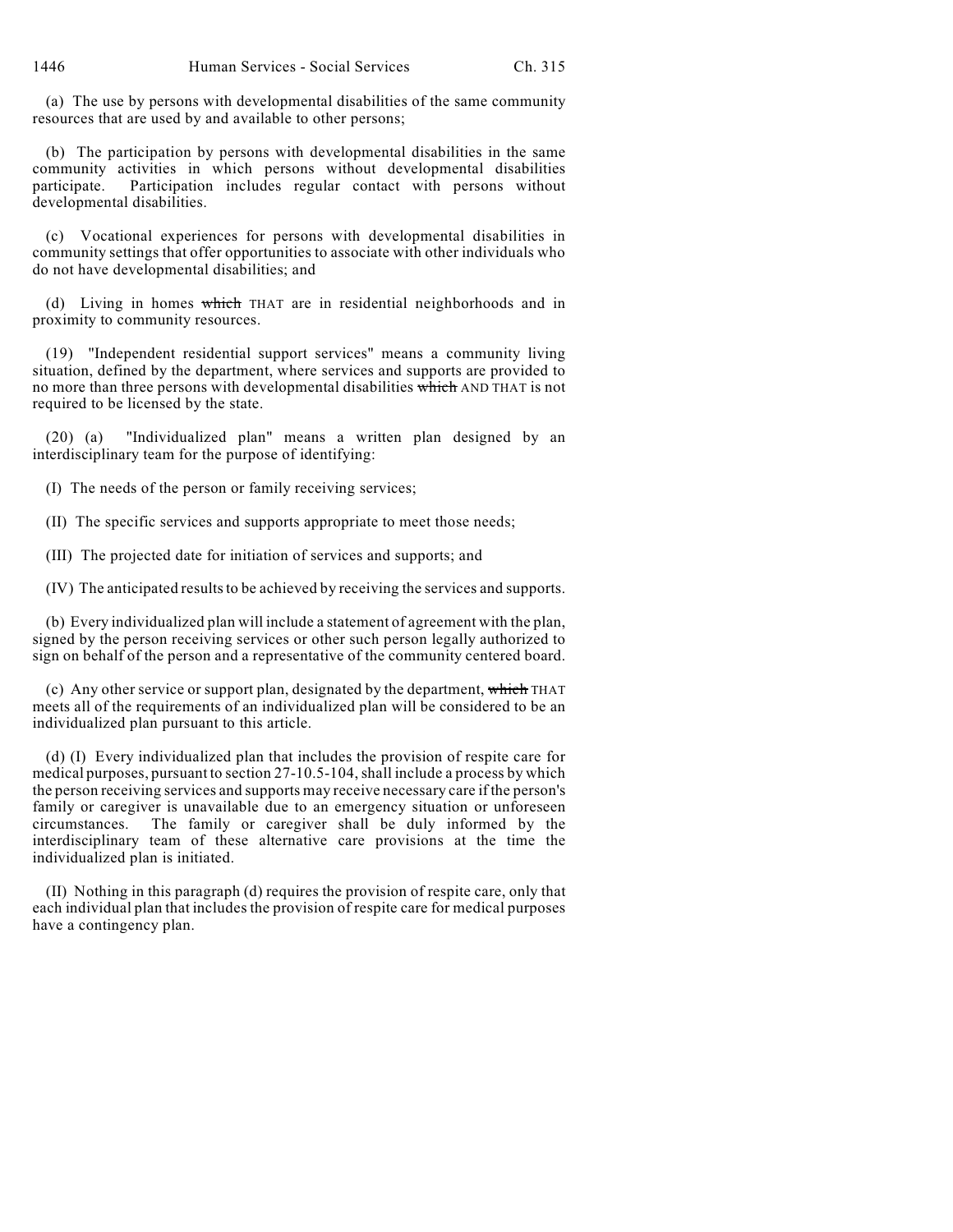(20.5) "INDIVIDUALIZED FAMILY SERVICE PLAN" OR "IFSP" MEANS A WRITTEN PLAN DEVELOPED PURSUANT TO 20 U.S.C. SEC. 1436 AND 34 CFR 303.340 THAT AUTHORIZES THE PROVISION OF EARLY INTERVENTION SERVICES TO AN ELIGIBLE CHILD AND THE CHILD'S FAMILY. AN IFSP SHALL SERVE AS THE INDIVIDUALIZED PLAN, PURSUANT TO SECTION 27-10.5-102 (20) (c), FOR A CHILD FROM BIRTH THROUGH TWO YEARS OF AGE.

(21) "Infants and toddlers" means a child with a developmental delay from birth to the age of three years THROUGH TWO YEARS OF AGE.

(22) "Interdependence" means those multiple interactive relationships which THAT are necessary to create a sense of belonging and support between people which THAT are mutually sought, sustained over time, and are beneficial to those involved.

(23) "Interdisciplinary team" means a group of people convened by a designated community centered board which THAT shall include the person receiving services, the parents or guardian of a minor, a guardian or an authorized representative, as appropriate, the person who coordinates the provisions of services and supports, and others as determined by such THE person's needs and preference, who are assembled to work in a cooperative manner to develop or review the individualized plan.

(24) "Least restrictive setting" means an environment that represents the least departure from the normal patterns of living and which THAT effectively meets the needs of the person receiving services.

(25) "Person receiving services" means a person with a developmental disability who is receiving services or supports pursuant to this article.

(26) "Referral and placement committee" means an interdisciplinary or interagency committee authorized by a community centered board or the department to make referral and placement recommendations for persons receiving services.

(27) "Regional center" means a facility or program operated directly by the department which THAT provides services and supports to persons with developmental disabilities.

(28) "Service agency" means an individual or any publicly or privately operated program, organization, or business providing services or supports for persons with developmental disabilities.

(29) "Service and support coordination" means planning, locating, facilitating access to, coordinating, and reviewing all aspects of needed services, supports, and resources which THAT are provided in cooperation with the person receiving services, such THE person's family as appropriate, the family of a child with a developmental delay, and the involved public or private agencies. Planning includes the development or review of an existing individualized plan. "Service and support coordination" also includes the reassessment of the needs of the person receiving services or the needs of the family of such THE person, with maximum participation of the person receiving services and the person's parents, guardian, or authorized representative, as appropriate.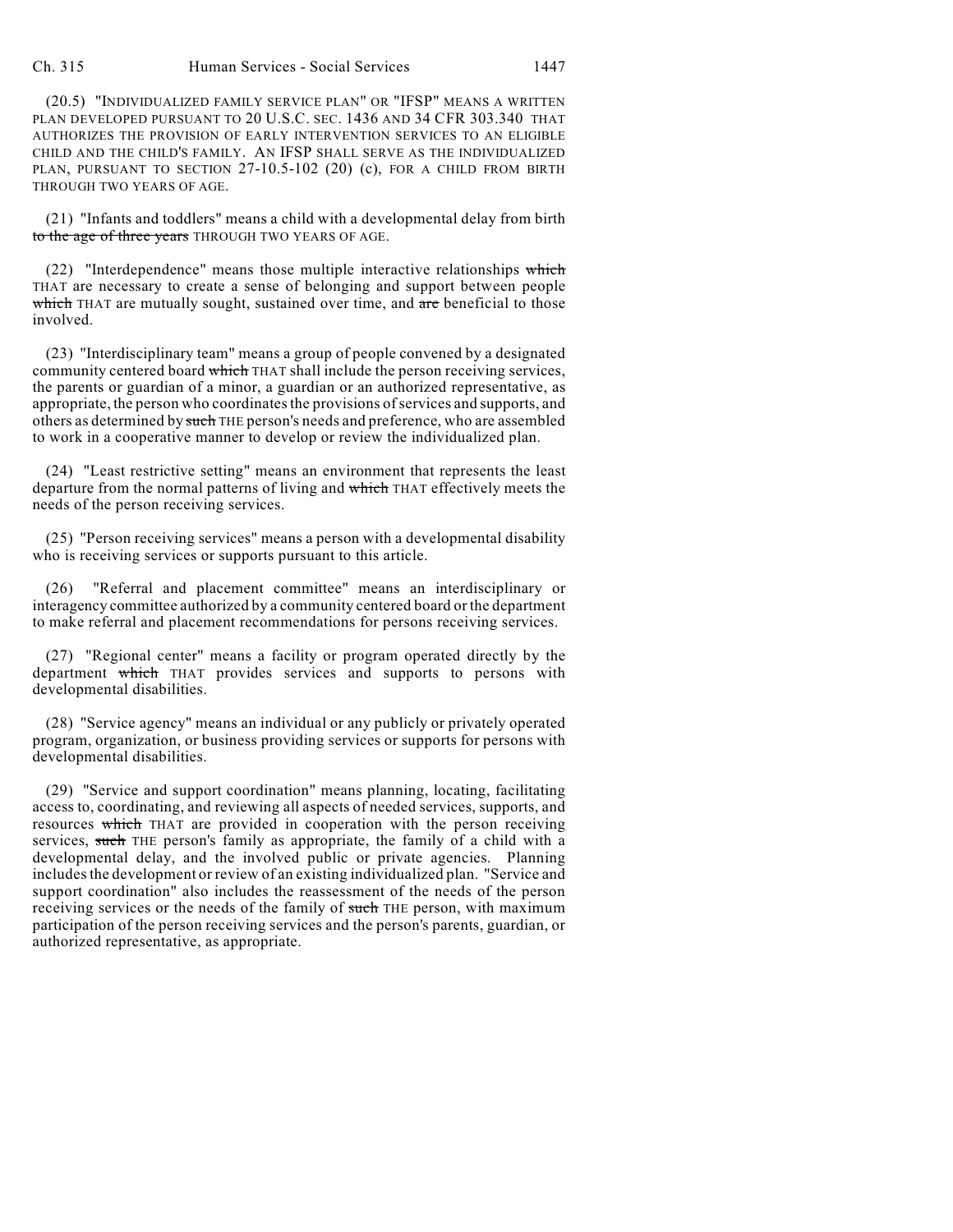(30) "Services and supports" means one or more of the following: Education, training, independent or supported living assistance, therapies, identification of natural supports, and other activities provided to:

(a) Enable persons with developmental disabilities to make increasingly responsible choices, exert greater control over their lives, experience presence and inclusion in their communities, develop their competencies and talents, maintain relationships, foster a sense of belonging, and experience personal security and self-respect;

(b) Enhance child development and healthy parent-child and family interaction for eligible infants and toddlers and their families PURSUANT TO PART 7 OF THIS ARTICLE; and

(c) Enable families, who choose or desire to maintain a family member with a developmental disability at home, to obtain support and to enjoy a typical lifestyle.

(31) "Sterilization" means any surgical or other medical procedure which THAT has as its primary purpose to render a person permanently incapable of reproduction.

**SECTION 2.** 27-10.5-103 (1) (h) and (2) (l), Colorado Revised Statutes, are amended to read:

**27-10.5-103. Duties of the executive director - rules.** (1) In order to implement the provisions of this article, the executive director shall, subject to available appropriations, carry out the following duties:

(h) Conduct appropriate part C child find activities as described in section 27-10.5-140 27-10.5-704. Part C child find activities conducted by the department shall include, but need not be limited to, case management, referral, transitions, and public education outreach and awareness of early intervention services.

(2) The executive director shall adopt such rules, in accordance with section 24-4-103, C.R.S., as are necessary to carry out the provisions and purposes of this article, including but not limited to the following subjects:

(l) Child find activities, as described in section  $27-10.5-140$  27-10.5-704.

**SECTION 3.** 27-10.5-104 (1) and (3), Colorado Revised Statutes, are amended to read:

**27-10.5-104. Authorized services and supports - conditions of funding purchase of services and supports - boards of county commissioners appropriation.** (1) Subject to annual appropriations by the general assembly, the department of human services shall provide or purchase, pursuant to subsection (4) of this section, authorized services and supports through the community centered boards for persons who have been determined to be eligible for such services and supports pursuant to section 27-10.5-106, and as specified in the eligible person's individualized plan. Those services and supports may include, but are not limited to, the following: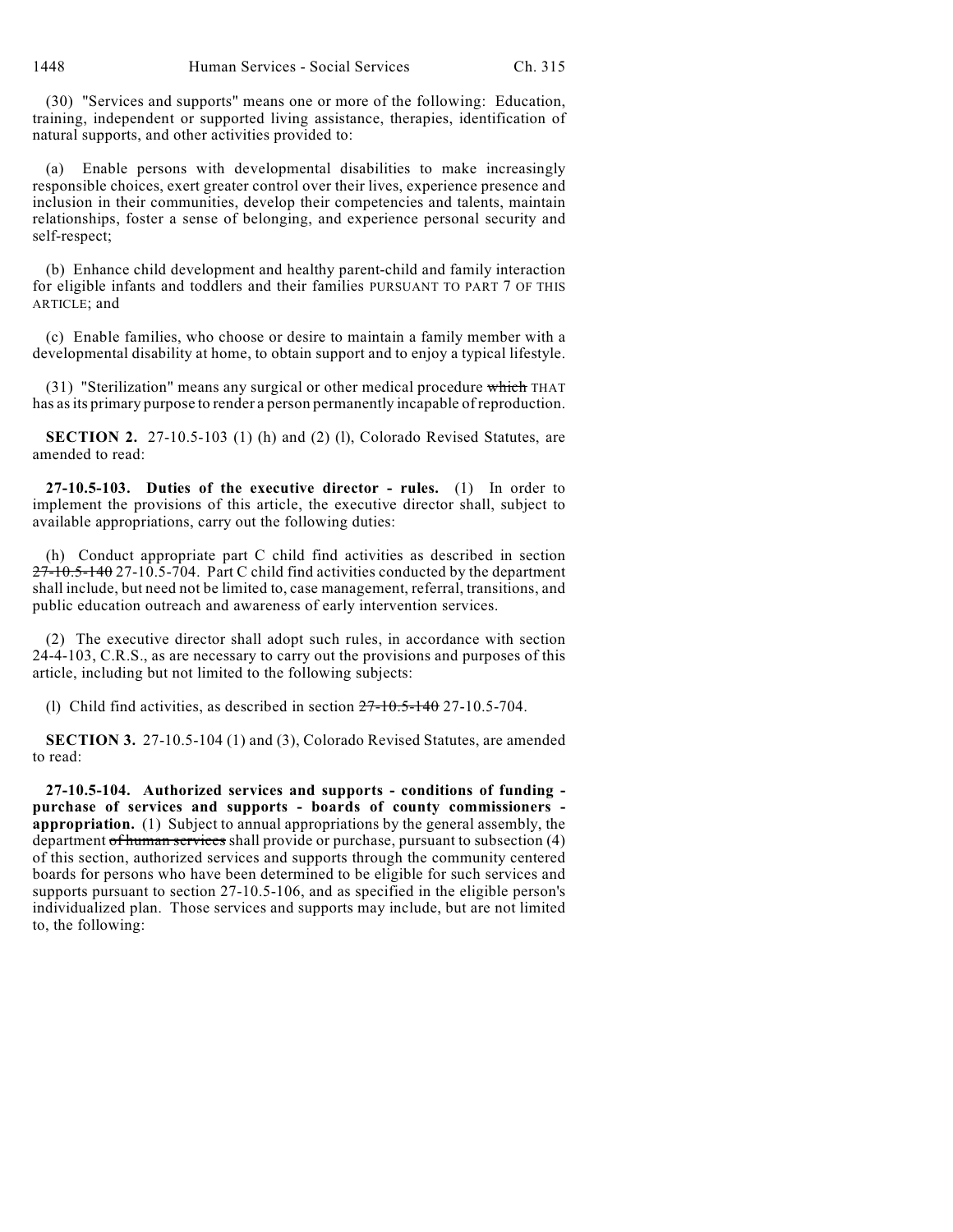(a) Family support services, including an array of supportive services provided to the person receiving services and the person's family, which THAT enable the family to maintain such THE person in the family home, thereby preventing or delaying the need for out-of-home placement which THAT is unwanted by the person or the family, pursuant to section 27-10.5-401;

(b) Early intervention services and supports which THAT offer infants and toddlers and their families services and supports to enhance child development in the areas of cognition, speech, communication, physical, motor, vision, hearing, social-emotional development, and self-help skills; parent-child or family interaction; and early identification, screening, and assessment services which THAT are provided PURSUANT TO PART 7 OF THIS ARTICLE;

(I) To families at no cost or through the application of a sliding fee schedule;

(II) For families to enable them to coordinate and advocate for the appropriate services and supports;

(III) In conformity with an individualized plan as specified by the department; and

(IV) In collaboration with a local school district, if the child is three years of age or older;

(c) Case management services;

(d) Respite care services, which include INCLUDING temporary care of a person with a developmental disability in order to offer relief to the person's family or caregiver, or to allow the family or caregiver to deal with emergency situations or to engage in personal, social, or routine activities and tasks that otherwise may be neglected, postponed, or curtailed due to the demands of caring for a person who has a developmental disability;

(e) Day services and supports which THAT offer opportunities for persons with developmental disabilities to experience and actively participate in valued adult roles in the community. These services and supports will enable persons receiving services to access and participate in community activities, such as work, recreation, higher education, and senior citizen activities. Day services and supports, including early intervention services, may also include the administration of nutrition or fluids through gastrostomy tubes, if administered by an individual authorized pursuant to section 27-10.5-103 (2) (k) and supervised by a licensed nurse or physician.

(f) Residential services and supports, which include INCLUDING an array of training, learning, experiential, and support activities provided in living alternatives designed to meet the individual needs of persons receiving services and may include the administration of nutrition or fluids through gastrostomy tubes, if administered by an individual authorized pursuant to section 27-10.5-103 (2) (k) and supervised by a licensed nurse or physician;

(g) Ancillary services, which include INCLUDING activities that are secondary but integral to the provision of the services and supports specified in this subsection (1).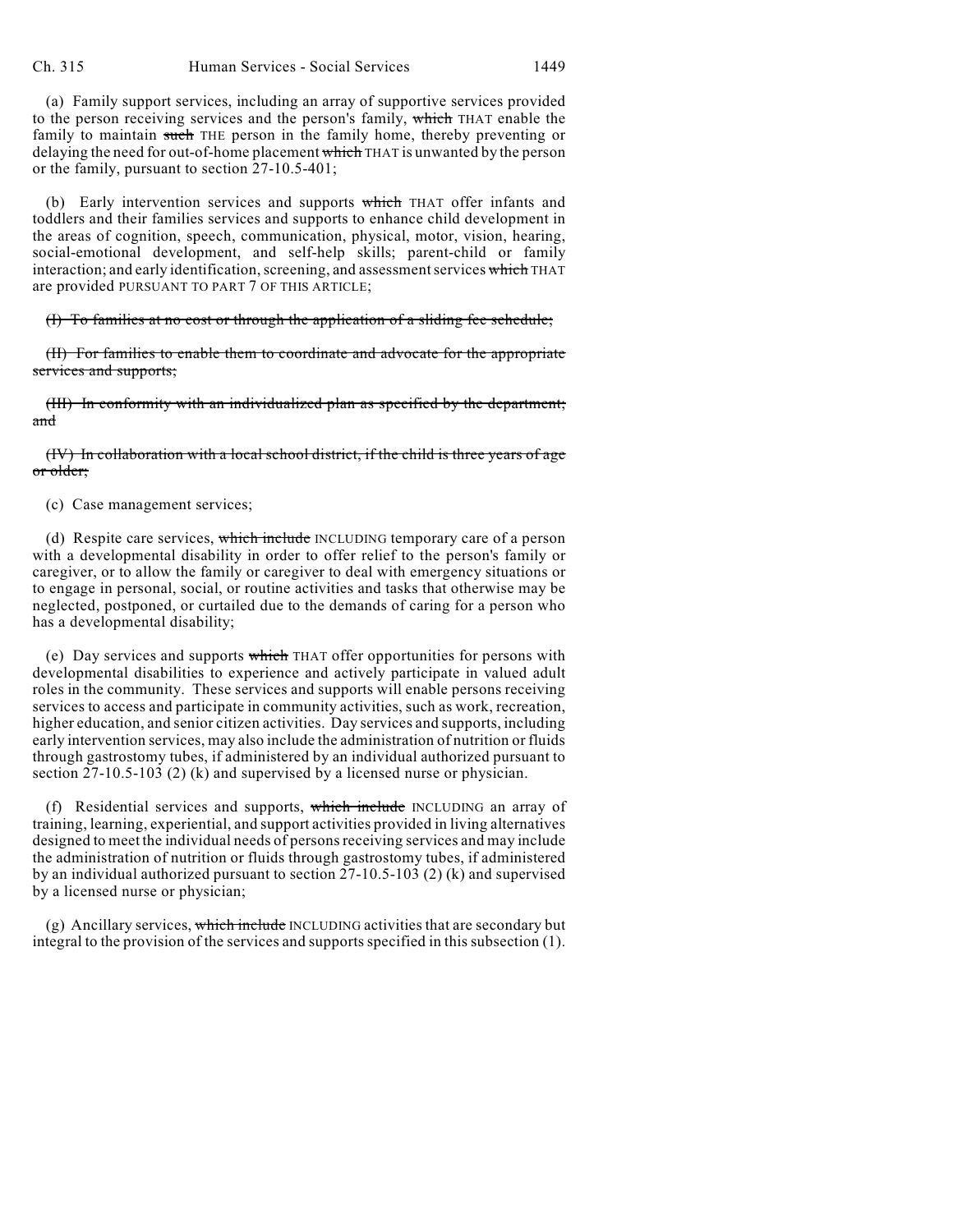(3) Service and support coordination shall be purchased from the community centered board designated pursuant to section 27-10.5-105, except pursuant to AS OTHERWISE PROVIDED IN subsection (4) of this section AND IN PART 7 OF THIS ARTICLE.

**SECTION 4.** 27-10.5-105, Colorado Revised Statutes, is amended to read:

**27-10.5-105. Community centered boards - designation - purchase of services and supports by community centered boards.** (1) In order to be designated as the community centered board in a particular designated service area, a private corporation, for profit or not for profit, shall annually apply for such designation to the department of human services in the form and manner specified by the executive director. Designation shall be based on the following factors:

(a) Utilization of existing service agencies or existing social networks or natural sources of support in the designated service area;

(b) Encouragement of competition among service agencies within the designated service area to provide newly identified services or supports, the variety of service agencies available to the person receiving services within the designated service area, and the demonstrated effort to purchase new or expanded services or supports from service agencies other than those affiliated with the community centered board;

(c) Utilization of state-funded services and supports administered at the local level, including but not limited to public education, social services, public health, and rehabilitation programs;

(d) Quality of services and supports provided directly or by contract for persons with developmental disabilities;

(e) The establishment of new services and supports for the prevention of institutionalization, the support of deinstitutionalization, and a commitment to innovative, effective, and inclusive services and supports for persons with developmental disabilities;

(f) The willingness of the applicant to pursue authorized services and supports from all eligible persons within the designated service area.

(2) Once a community centered board has been designated pursuant to this section, it shall, subject to available appropriations:

(a) Be under the control and direction of a board of directors or trustees comprised of one or more persons from each of the following categories:

(I) Interested persons representing the community at large;

(II) Family members of persons with developmental disabilities who are receiving services or supports; and

(III) Persons with developmental disabilities who are receiving services or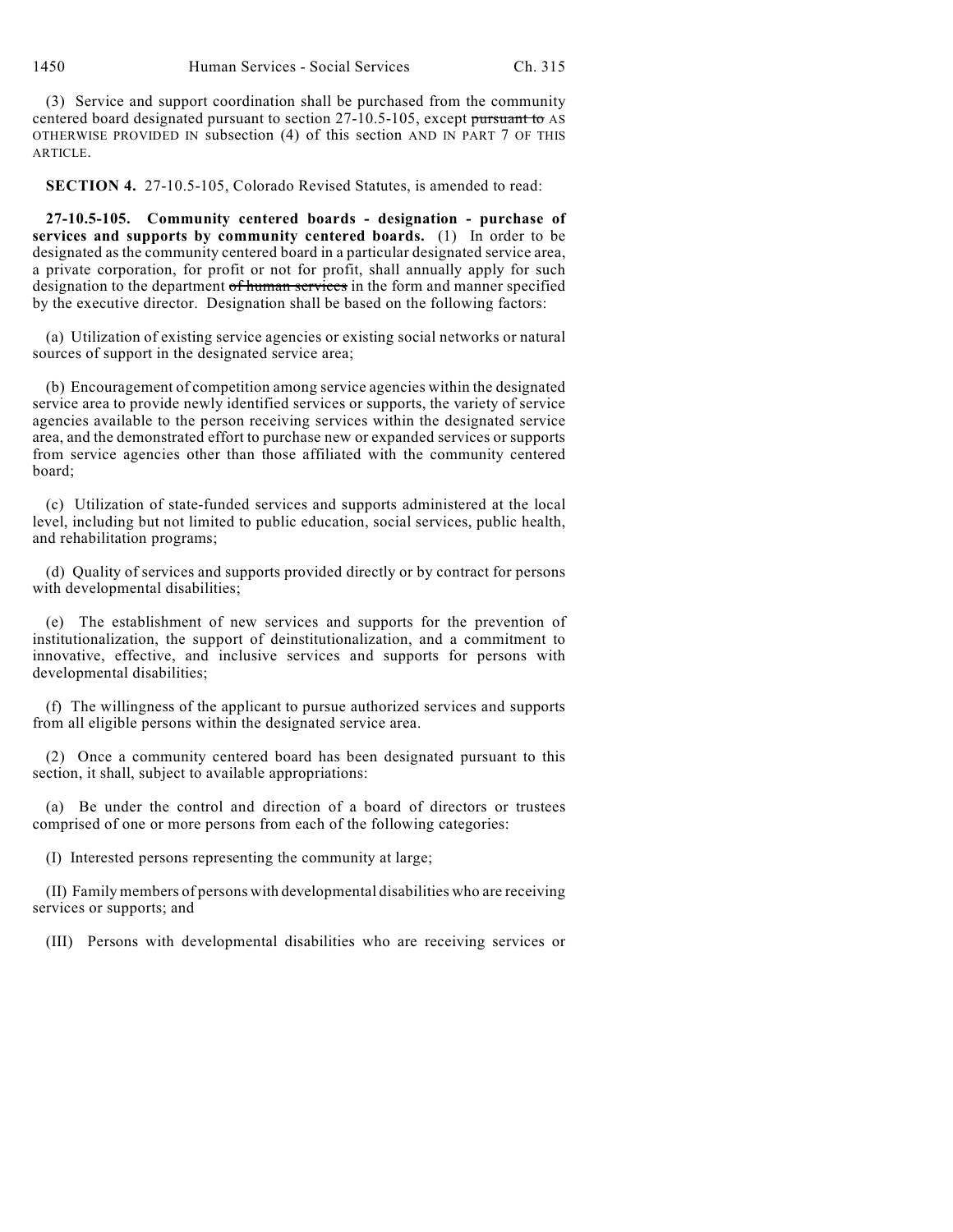supports;

(b) Adopt bylaw provisions to ensure that:

(I) Members of the governing board are prohibited from voting on issues in which they have a conflict of interest;

(II) Staff members of the community centered board and employees or board members of service agencies within the designated service area shall not serve on the governing board;

(III) Staff members of the community centered board and employees or board members of service agencies within the designated service area are prohibited from voting in elections for members of the governing board; and

(IV) Board meetings shall be scheduled after adequate notice and shall be open to the public; except that by vote of a two-thirds majority of members present the board may elect to address the following matters in executive session:

(A) The purchase, acquisition, lease, transfer, or sale of any real, personal, or other property interest;

(B) Conferences with an attorney for the purpose of receiving legal advice on specific legal questions;

(C) Matters required to be kept confidential by federal or state law or rules or regulations;

(D) Specialized details of security arrangements or investigations;

(E) Determining positions relative to matters that may be subject to negotiations;

(F) Developing strategy for negotiations and instructing negotiators; and

(G) Personnel matters;

(c) Determine the needs of eligible persons within the community centered board designated service area and prepare and implement a long-range plan and annual updates to that plan for the development and coordination of services and supports to address those needs. The needs determination and designated service area plans or annual update shall be submitted to the department.

(d) Determine eligibility based in part upon information received concerning the screening and evaluation performed by the administrative units pursuant to section  $22-20-118$ , C.R.S., for a child with disabilities who is less than three years of age, and develop individualized plans for persons with developmental disabilities who are eligible for such services and supports pursuant to section  $27-10.5-106$ ; An individualized plan for a child with disabilities who is less than three years of age shall be developed in collaboration with a representative from the administrative unit who participated in the child's screening and evaluation performed pursuant to section 22-20-118, C.R.S. The representative shall participate in the initial meeting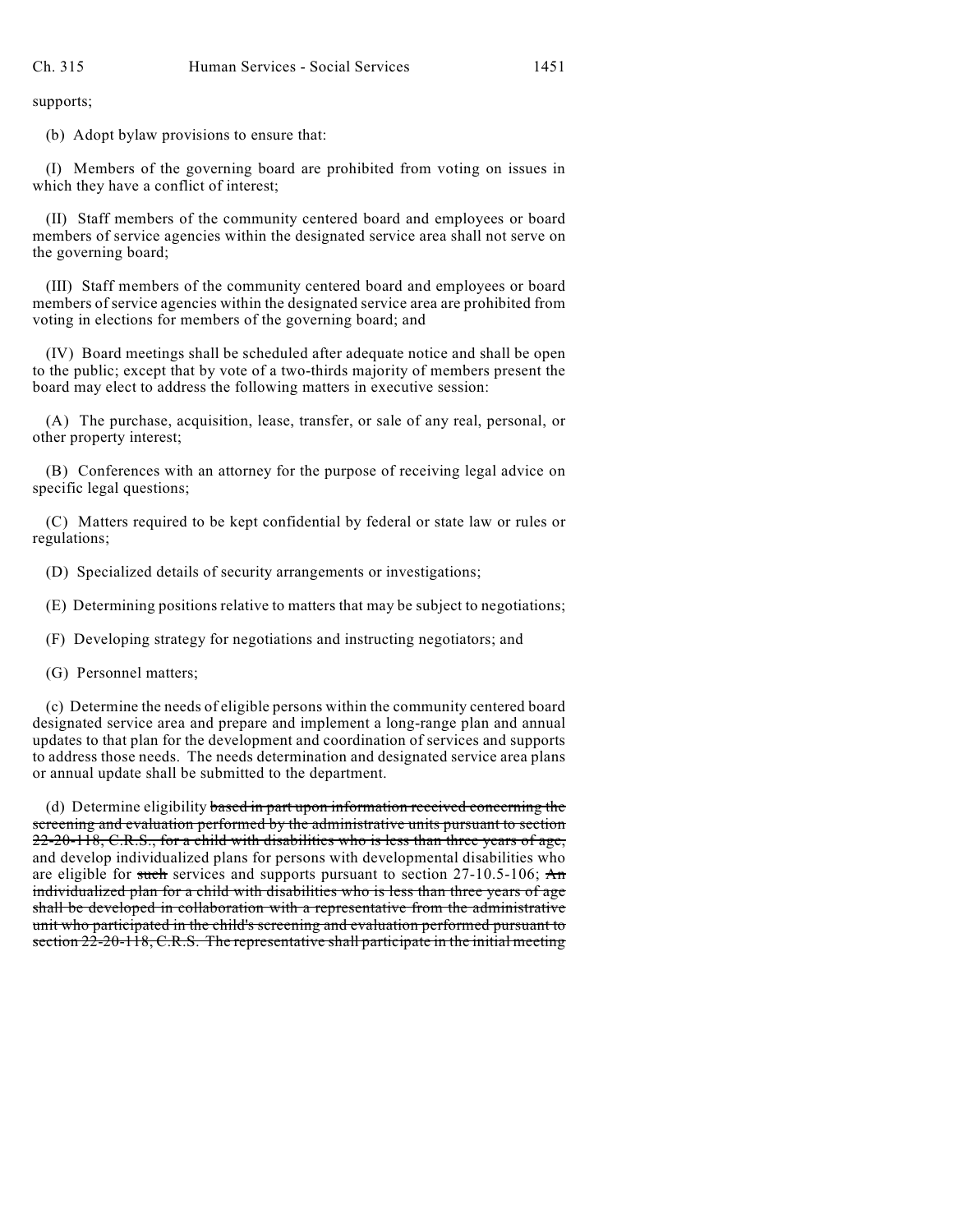1452 Human Services - Social Services Ch. 315

for the development of the child's individualized plan. EXCEPT THAT, FOR A CHILD FROM BIRTH THROUGH TWO YEARS OF AGE, ELIGIBILITY DETERMINATION AND DEVELOPMENT OF AN INDIVIDUALIZED FAMILY SERVICE PLAN SHALL BE MADE PURSUANT TO PART 7 OF THIS ARTICLE;

(e) Provide case management services, including service and support coordination and periodic reviews, for persons receiving services and families with children with developmental disabilities;

(f) Establish a referral and placement committee, in conformance with department rules, and regulations, to provide recommendations on placement for persons receiving services and access to programs based on identified eligibility criteria;

 $(g)$  Obtain or provide early intervention services and supports including: PURSUANT TO PART 7 OF THIS ARTICLE;

(I) Service and support coordination with families of eligible infants and toddlers. The purpose of service and support coordination is to enable families to utilize service systems to meet their needs in an effective manner and increase their confidence and competence. Service and support coordination is to be rendered in an interagency context which emphasizes interagency collaboration. Families shall have, to the extent possible, a choice as to who shall perform certain facets of service and support coordination as established in the family's individualized plan.

(II) Coordination of early intervention services and supports with local agencies and other community resources at the local level to avoid duplication and fragmentation of the early intervention program. The community centered board shall:

(A) Coordinate with the local interagency effort regarding outreach, identification, screening, and multidisciplinary assessment, and eligibility determination for families served by the community centered boards who request such services;

(B) Coordinate with the local family support services program;

(C) Coordinate with appropriate state agencies providing programs for infants and toddlers:

(h) Take steps to notify eligible persons, and their families as appropriate, regarding the availability of services and supports;

(i) Establish a human rights committee. Such THE committee shall, to the extent possible, be comprised of two professional persons trained in the application of behavior development techniques and three representatives of persons receiving services, their parents, legal guardians, or authorized representatives. No employee or board member of a service agency within the community centered board's designated service area shall serve as a member of the human rights committee.

(j) Pursuant to section  $27-10.5-103$  27-10.5-704, collaborate with the department as it develops and implements a statewide plan for public education outreach and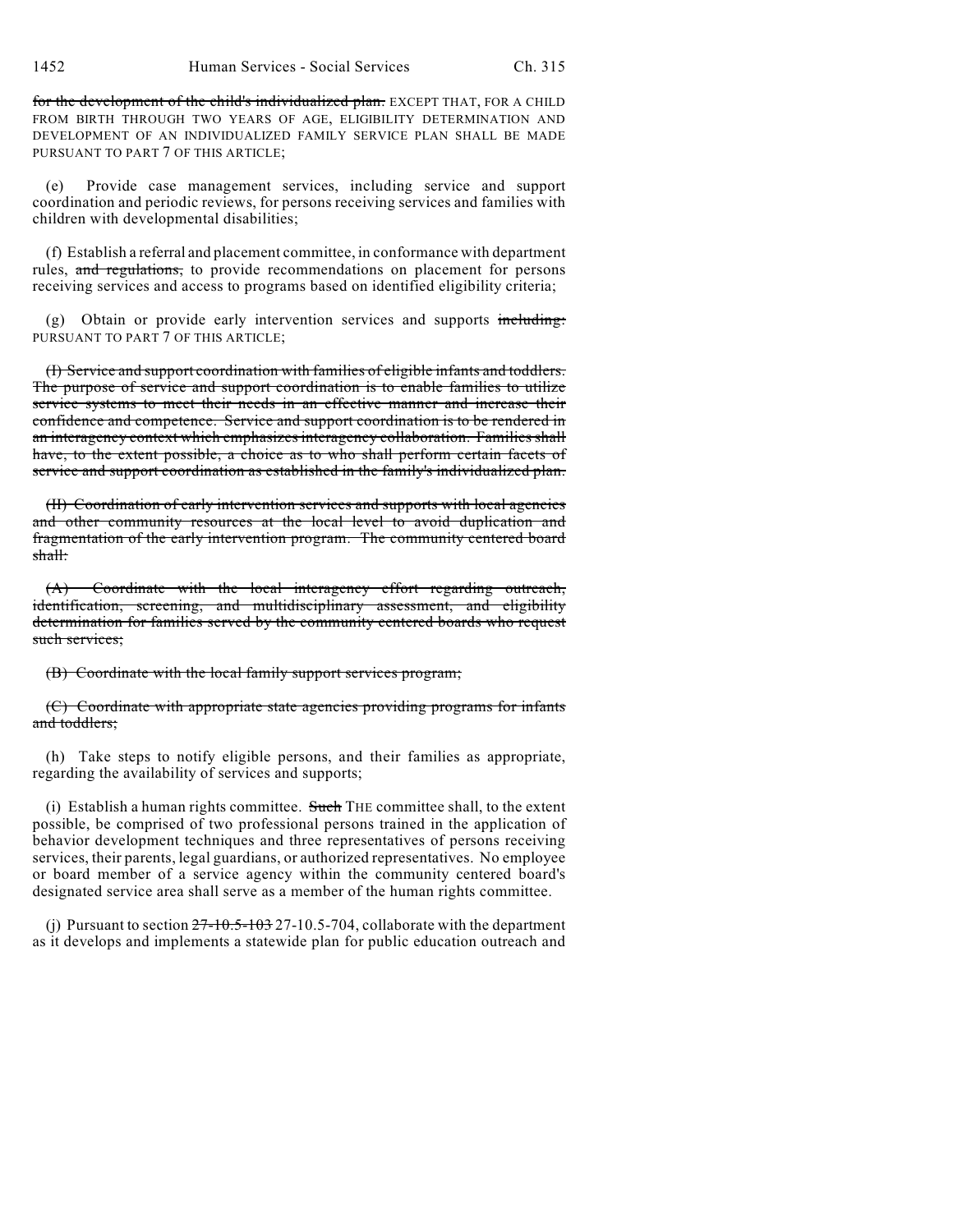awareness efforts related to part C child find and the availability of early intervention services.

(3) The executive director shall review each designated community centered board program to ensure that the program complies with the requirements and standards set forth in this article and the rules and regulations promulgated thereunder.

**SECTION 5.** 27-10.5-106, Colorado Revised Statutes, is amended to read:

**27-10.5-106. Eligibility determination - individualized plan - periodic review - rules.** (1) (a) Any person may request an evaluation to determine whether that person HE OR SHE has a developmental disability and is eligible to receive services and supports pursuant to this article. Application for eligibility determination shall be made to the designated community centered board in the designated service area where the person resides.

(b) Pursuant to contract with the department, of human services, designated community centered boards shall determine whether a person is eligible to receive services and supports pursuant to this article, and, if so, shall develop an individualized plan for such person HIM OR HER. The executive director shall promulgate rules, and regulations, pursuant to article 4 of title 24, C.R.S., setting forth the procedure and criteria for determination of eligibility. Such THE procedure and criteria shall be uniform in nature and applied throughout the state in a consistent manner.

(2) Following intake and assessment by the designated community centered board, an individualized plan shall be developed within thirty days after the community centered board has determined that a person is eligible for services and supports. The individualized FAMILY SERVICE plan for a child with disabilities who is less than three FROM BIRTH THROUGH TWO years of age shall be developed in compliance with IDEA part C and in coordination with IDEA part C child find evaluations where applicable, including the mandatory individualized plan meeting at which the family receives information concerning the results of the child find evaluation performed by administrative units pursuant to article 20 of title 22, C.R.S. PURSUANT TO SECTION 27-10.5-703.

(2.5) Subject to available appropriations pursuant to section 27-10.5-104 and to the availability of space within an individual service agency, the person with a developmental disability shall be provided options for services and supports within the designated service area which THAT can appropriately meet the person's identified needs, as identified pursuant to subsection (2) of this section, and may select the service agency from which to receive services or supports.

 $(3)$  (a) Each person receiving services shall receive periodic and adequate reviews to ascertain whether the services and supports specified in his or her individualized plan have been provided, to determine the appropriateness of current services and supports, to identify whether the results specified in the person's individualized plan have been achieved, and to modify and revise current services or supports to meet the identified needs of the person receiving services. Modifications or revisions to the individualized FAMILY SERVICE plan for a child with disabilities who is less than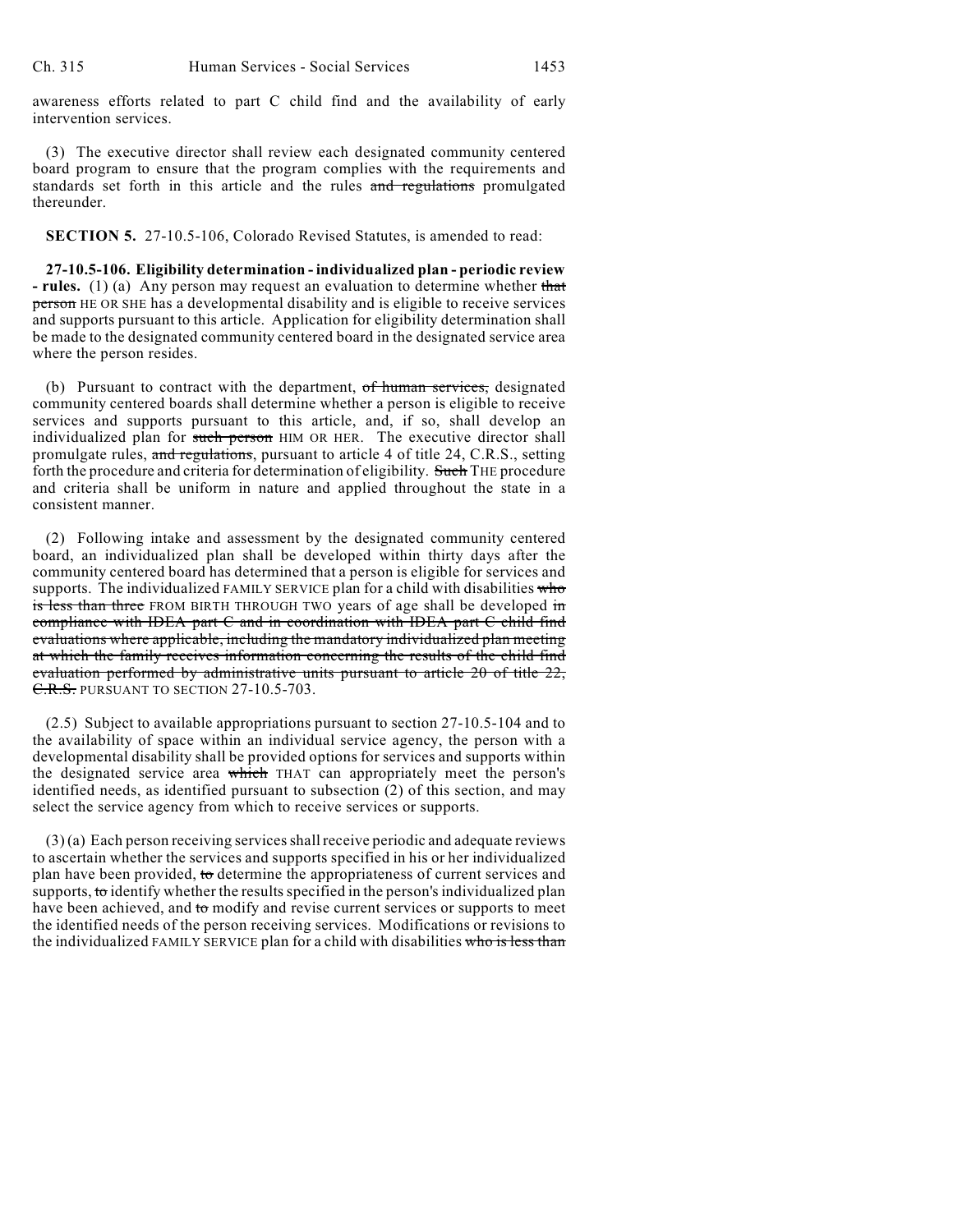three FROM BIRTH THROUGH TWO years of age shall be developed in compliance with IDEA PURSUANT TO SECTION 27-10.5-703.

(b) In order to accurately review the services and supports being provided, the community centered board or regional center may make cognitive, physical, medical, behavioral, social, vocational, educational, or other necessary types of evaluations of a person receiving services. The reviews shall be supervised by a developmental disabilities professional. The person receiving services, the parents or guardian of a minor, or the guardian of the person receiving services, and the authorized representative of the person receiving services may attend and shall receive adequate advance notice of the reviews. Parental or legal guardian consent must be obtained prior to administering evaluations for program review to minors. The results of a review shall be given to the person receiving services and to the person's parent, or guardian, as appropriate, and shall be made a part of the person's record.

(c) A person's individualized plan shall be reviewed at least annually; except that an individualized FAMILY SERVICE plan for a child with disabilities who is less than three FROM BIRTH THROUGH TWO years of age shall be reviewed as required  $b\bar{y}$ **IDEA PURSUANT TO PART 7 OF THIS ARTICLE.** 

(4) (Deleted by amendment, L. 92, p. 1368, § 8, effective July 1, 1992.)

**SECTION 6.** 27-10.5-107 (1), Colorado Revised Statutes, is amended to read:

**27-10.5-107. Procedure for resolving disputes over eligibility, modification of services or supports, and termination of services or supports.** (1) Every state or local service agency receiving state funds pursuant to section 27-10.5-104 shall adopt a procedure for the resolution of disputes arising between the service agency and any recipient of, or applicant for, services or supports authorized under section 27-10.5-104. PROCEDURES FOR THE RESOLUTION OF DISPUTES REGARDING EARLY INTERVENTION SERVICES SHALL BE IN COMPLIANCE WITH IDEA. The procedures shall be consistent with rules and regulations promulgated by the executive director pursuant to article 4 of title 24, C.R.S., and shall be applicable to the following disputes:

(a) A contested decision that the applicant is not eligible for services or supports;

(b) A contested decision to provide, modify, reduce, or deny services or supports set forth in the individualized plan OR INDIVIDUALIZED FAMILY SERVICE PLAN of the person receiving services;

(c) A contested decision to terminate services or supports;

(d) A contested decision that the person receiving services is no longer eligible for services or supports.

**SECTION 7.** The introductory portion to 27-10.5-109 (6), Colorado Revised Statutes, is amended to read:

**27-10.5-109. Community residential home - licenses - rules.** (6) The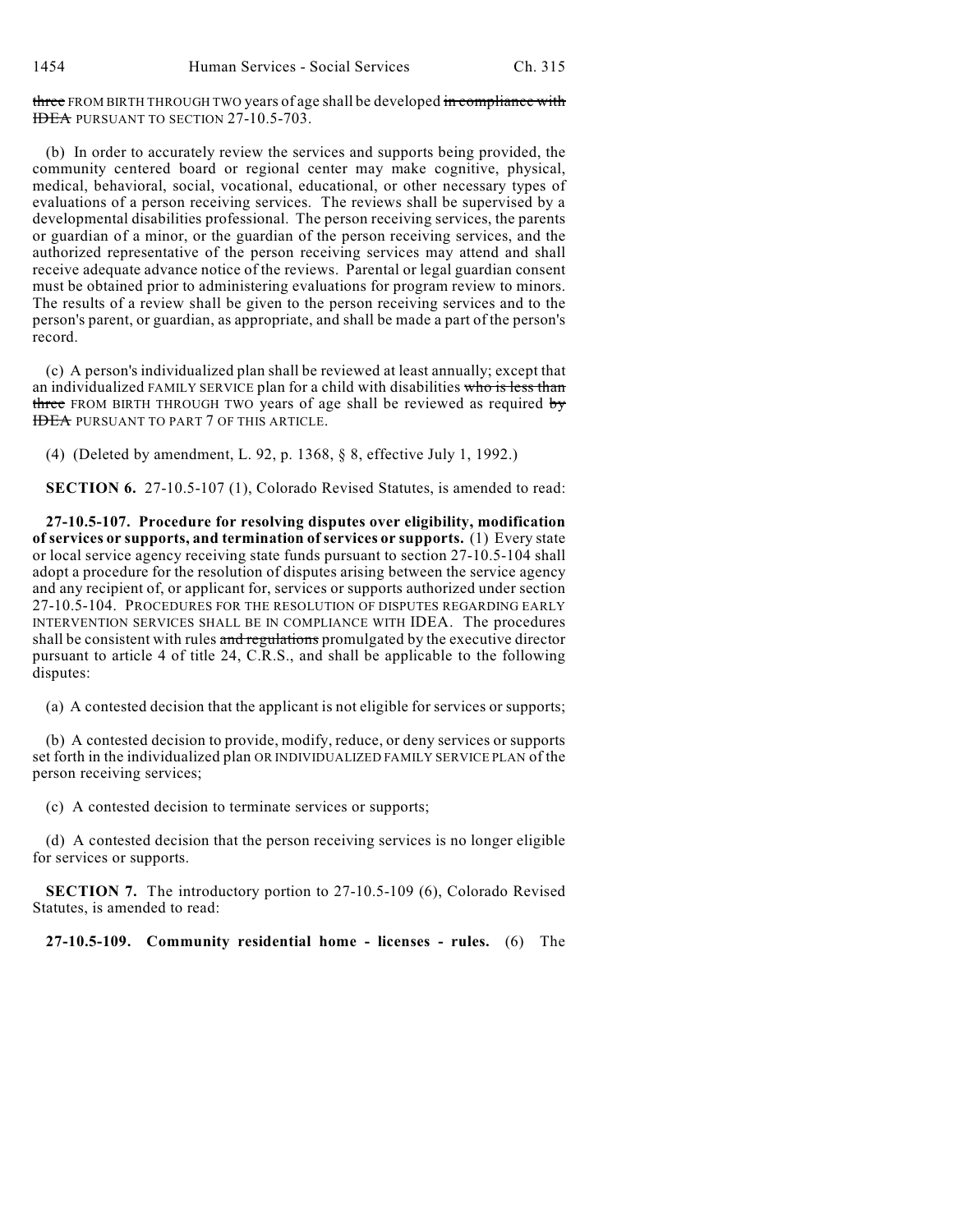executive director and the state board of health shall promulgate such rules and regulations as are necessary to implement this section, pursuant to the provisions specified in article 4 of title 24, C.R.S. The rules and regulations shall include, but shall not be limited to, the following:

**SECTION 8.** 27-10.5-113, Colorado Revised Statutes, is amended to read:

**27-10.5-113. Right to individualized plan or individualized family service plan.** (1) Each person receiving services shall have an individualized plan, AN INDIVIDUALIZED FAMILY SERVICE PLAN, or a similar plan specified by the department that qualifies as an individualized plan, that is developed by the person's interdisciplinary team. The individualized FAMILY SERVICE plan for a child with disabilities who is less than three FROM BIRTH THROUGH TWO years of age shall be developed in compliance with IDEA and in coordination with child find evaluations where applicable, including the mandatory initial individualized plan meeting at which the family is provided with information concerning the results of the child find evaluation, performed by administrative units pursuant to article 20 of title 22, C.R.S. PART 7 OF THIS ARTICLE.

(2) Pursuant to section 27-10.5-106, each individualized plan shall be reviewed at least annually and modified as necessary or appropriate; except that an individualized FAMILY SERVICE plan for a child with disabilities who is less than three FROM BIRTH THROUGH TWO years of age shall be reviewed as required by IDEA PURSUANT TO PART 7 OF THIS ARTICLE. A review shall consist of, but is not limited to, the determination by the interdisciplinary team as to whether the needs of the person receiving services are accurately reflected in the plan, whether the services and supports provided pursuant to the plan are appropriate to meet the person's needs, and what actions are necessary for the plan to be achieved.

**SECTION 9.** 27-10.5-120, Colorado Revised Statutes, is amended BY THE ADDITION OF A NEW SUBSECTION to read:

**27-10.5-120. Records and confidentiality of information pertaining to eligible persons or their families.** (4) NOTHING IN THIS SECTION SHALL BE CONSTRUED TO INTERFERE WITH THE PROTECTIONS AFFORDED TO A PERSON UNDER THE FEDERAL "HEALTH INSURANCE PORTABILITY AND ACCOUNTABILITY ACT OF 1996", 42 U.S.C. SEC. 1320d, AND THE FEDERAL "FAMILY EDUCATION RIGHTS AND PRIVACY ACT OF 1974", 20 U.S.C. SEC. 1232g.

**SECTION 10. Repeal.** 27-10.5-140, Colorado Revised Statutes, is repealed as follows:

**27-10.5-140. Child find - responsibilities - interagency operating agreements - rules.** (1) The department shall have the following responsibilities and duties for children from birth through two years of age who are referred for early intervention services:

(a) To develop and implement, in coordination with community centered boards, service agencies, governmental units, and the departments of education, public health and environment, and health care policy and financing, a statewide plan for public education outreach and awareness efforts related to child find and the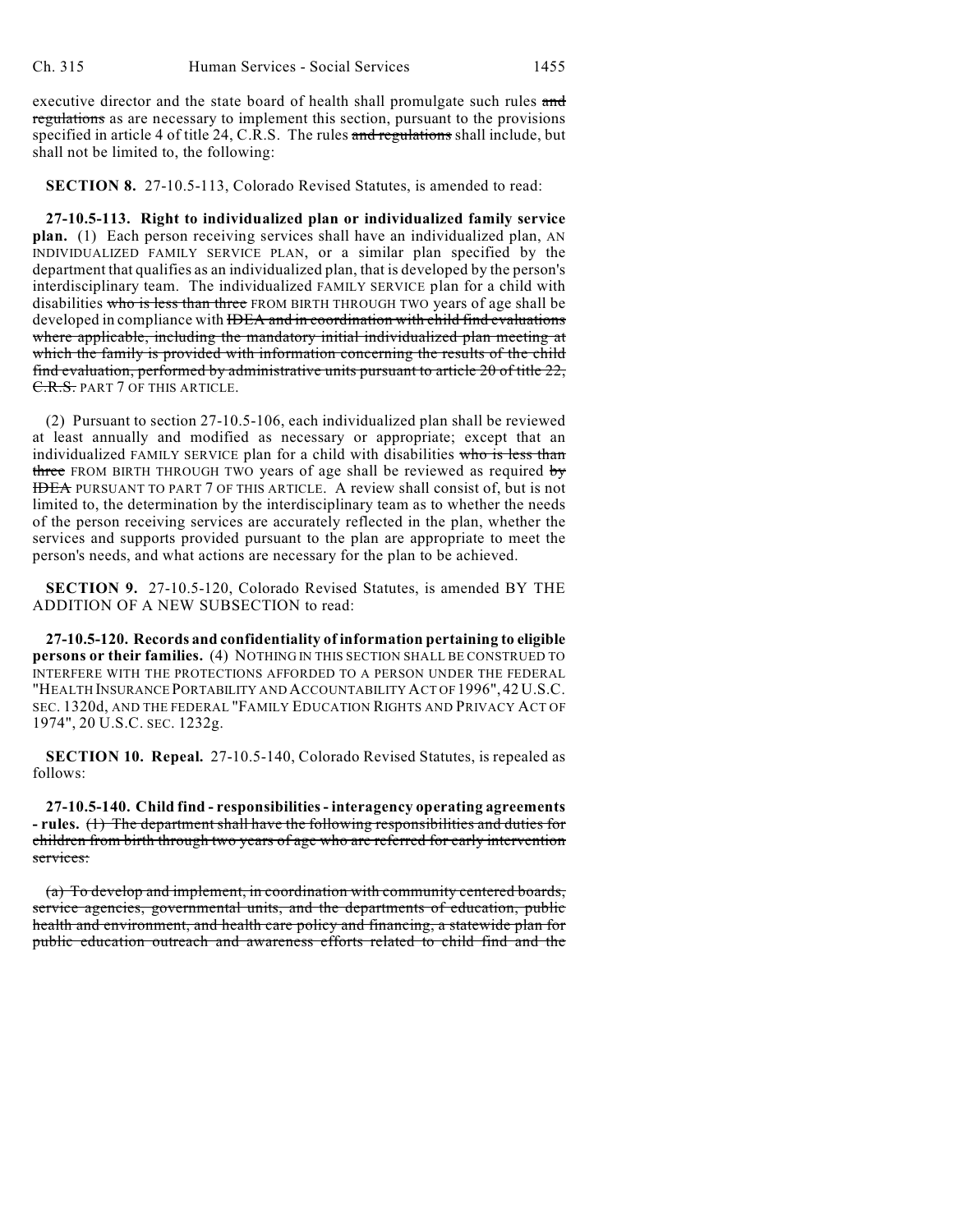availability of early intervention services;

(b) To ensure referrals from the community are accepted and families are assisted in connecting with the appropriate agency for intake and case management services;

(c) To ensure intake and case management services are provided after a referral has been made. Pursuant to section 27-10.5-102 (3), community centered boards shall be the single entry point for a family into the developmental disabilities system.

(d) To work with community centered boards, administrative units, and the department of education to assist a child with disabilities as he or she transitions from the developmental disabilities system into the public education system at no later than three years of age, including the need for a transition conference at least ninety days prior to a child's third birthday and the responsibilities of the department with respect to the mandatory transition conference.

(2) To facilitate the implementation of child find activities that are the responsibility of the department pursuant to this section, and to implement an effective and collaborative system of early intervention, the department shall enter into any necessary interagency operating agreements at the state level, and community centered boards and other local agencies shall enter into any necessary interagency operating agreements at the local level.

The executive director shall promulgate rules as necessary for the implementation of this section pursuant to section 27-10.5-103 to ensure that all IDEA timelines and requirements are met, including but not limited to administrative remedies if such timelines and requirements are not met.

(4) To facilitate implementation of part C child find and the use of medicaid funds, the department and community centered boards may, where appropriate, share information with the department of education, the department of health care policy and financing, or administrative units that are offering child find services pursuant to section 22-20-118, C.R.S., provided that each department or local agency acts in compliance with the federal "Health Insurance Portability and Accountability Act of 1996", 42 U.S.C. sec 132, as amended, and the federal "Family Education Rights and Privacy Act of 1974", 20 U.S.C. sec. 1232g and all federal regulations and applicable guidelines adopted thereto.

**SECTION 11.** Part 7 of article 10.5 of title 27, Colorado Revised Statutes, is REPEALED AND REENACTED, WITH AMENDMENTS, to read:

### PART 7

## COORDINATED SYSTEM OF PAYMENT FOR EARLY INTERVENTION SERVICES FOR INFANTS AND TODDLERS

**27-10.5-701. Legislative declaration.** (1) THE GENERAL ASSEMBLY HEREBY FINDS THAT:

(a) THERE IS AN URGENT AND SUBSTANTIAL NEED TO ENHANCE THE DEVELOPMENT OF INFANTS AND TODDLERS WITH DISABILITIES, TO MINIMIZE THEIR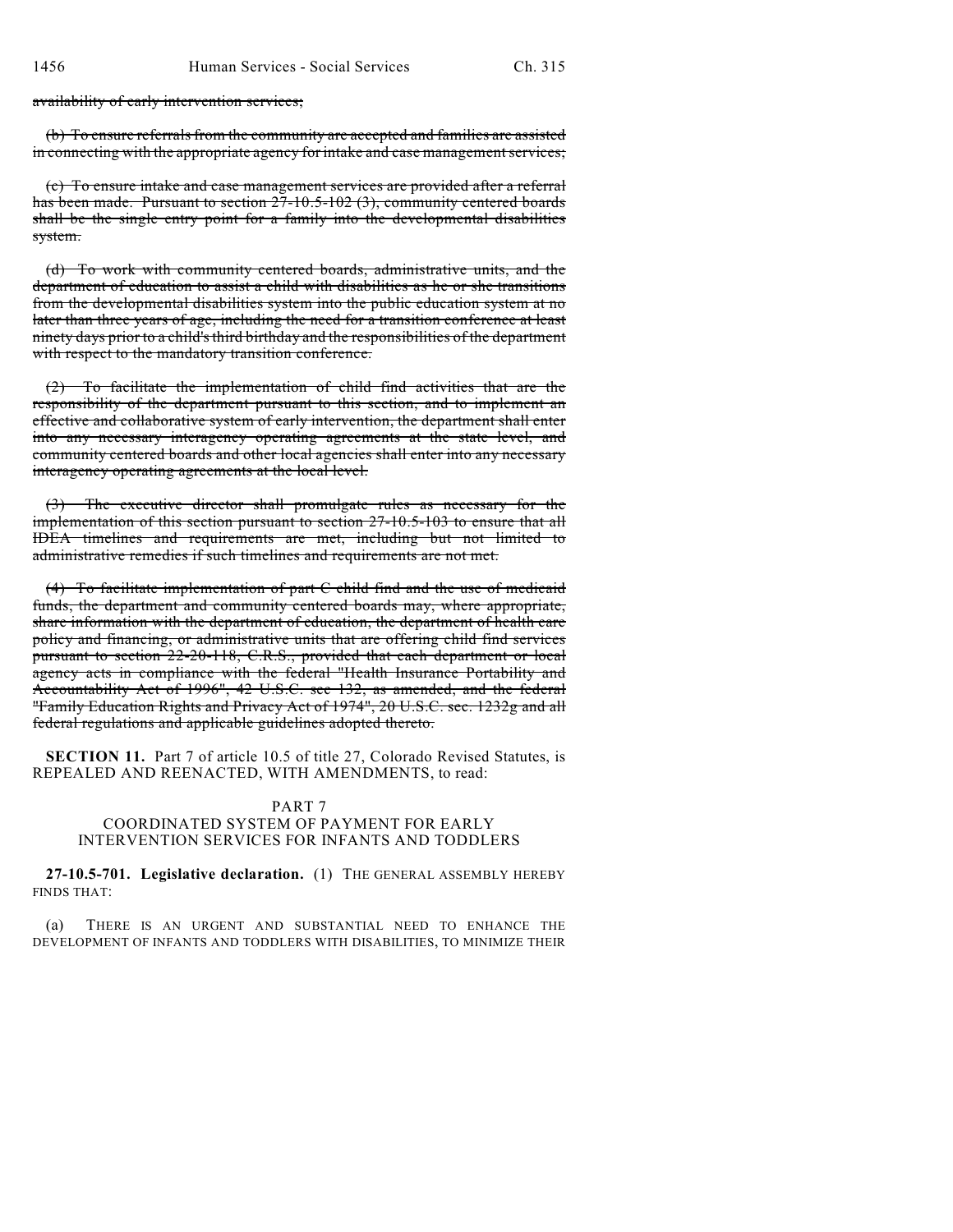POTENTIAL FOR DEVELOPMENTAL DELAY, AND TO RECOGNIZE THE SIGNIFICANT BRAIN DEVELOPMENT THAT OCCURS DURING A CHILD'S FIRST THREE YEARS OF LIFE;

(b) THE LONGER A CHILD'S DEVELOPMENTAL DELAYS ARE NOT ADDRESSED, THE MORE DEVELOPMENTAL DIFFICULTIES THE CHILD WILL EXPERIENCE IN THE FUTURE, THE LESS PREPARED THE CHILD WILL BE FOR SCHOOL, THE MORE SPECIAL EDUCATION NEEDS THE CHILD IS LIKELY TO HAVE, AND THE MORE COSTLY THOSE PROBLEMS WILL BE TO ADDRESS;

(c) THE CAPACITY OF FAMILIES TO MEET THE SPECIAL NEEDS OF THEIR INFANTS AND TODDLERS WITH DISABILITIES NEEDS TO BE SUPPORTED AND ENHANCED;

(d) COLORADO'S SYSTEM FOR PROVIDING EARLY INTERVENTION SERVICES TO ELIGIBLE INFANTS AND TODDLERS FROM BIRTH THROUGH TWO YEARS OF AGE WITH SIGNIFICANT DEVELOPMENTAL DELAYS AND DISABILITIES RELIES ON MULTIPLE SOURCES OF FUNDING;

(e) THE EARLY CHILDHOOD AND SCHOOL READINESS COMMISSION, WHICH WAS THE SUCCESSOR OF THE CHILD CARE COMMISSION, WAS CREATED IN THE 2004 LEGISLATIVE SESSION TO STUDY, REVIEW, AND EVALUATE THE DEVELOPMENT OF PLANS FOR CREATING A COMPREHENSIVE EARLY CHILDHOOD SYSTEM;

(f) THE EARLY CHILDHOOD AND SCHOOL READINESS COMMISSION EXTENSIVELY STUDIED AND EVALUATED ISSUES REGARDING EARLY INTERVENTION SERVICES FOR INFANTS AND TODDLERS WHO HAVE DELAYS IN DEVELOPMENT AND LEARNED THAT THERE IS NO COORDINATED SYSTEM OF PAYMENT FOR EARLY INTERVENTION SERVICES, RESULTING IN THE PROVISION OF DISJUNCTIVE OR INTERRUPTED SERVICES TO ELIGIBLE CHILDREN AND INADEQUATE REIMBURSEMENT OF EARLY INTERVENTION SERVICE PROVIDERS;

(g) THE EARLY CHILDHOOD AND SCHOOL READINESS COMMISSION WAS ALSO INFORMED THAT MANY ELIGIBLE CHILDREN ARE COVERED AS DEPENDENTS BY THEIR PARENTS' HEALTH CARE PLANS, BUT SOME OF THE PLANS MAY DENY BENEFITS FOR EARLY INTERVENTION SERVICES, THEREBY ELIMINATING A SOURCE OF PRIVATE FUNDS FOR THE PAYMENT OF EARLY INTERVENTION SERVICES;

(h) PURSUANT TO PART C OF THE FEDERAL "INDIVIDUALS WITH DISABILITIES EDUCATION ACT", 20 U.S.C. SEC. 1400 ET SEQ., THERE IS AN URGENT AND SUBSTANTIAL NEED TO FACILITATE THE COORDINATION OF PAYMENT FOR EARLY INTERVENTION SERVICES FROM FEDERAL, STATE, LOCAL, AND PRIVATE SOURCES, INCLUDING PUBLIC MEDICAL ASSISTANCE AND PRIVATE INSURANCE COVERAGE; AND

(i) EXISTING LEVELS OF LOCAL, STATE, FEDERAL, AND PRIVATE FUNDING MAY BE MORE EFFICIENTLY USED, MORE CHILDREN MAY BE SERVED, AND A HIGHER QUALITY OF SERVICES MAY BE PROVIDED IF THE EXISTING EARLY INTERVENTION SYSTEM IS MODIFIED TO CREATE A MORE COHERENT AND COORDINATED SYSTEM OF PAYMENT FOR EARLY INTERVENTION SERVICES.

**27-10.5-702. Definitions.** AS USED IN THIS PART 7, UNLESS THE CONTEXT OTHERWISE REQUIRES: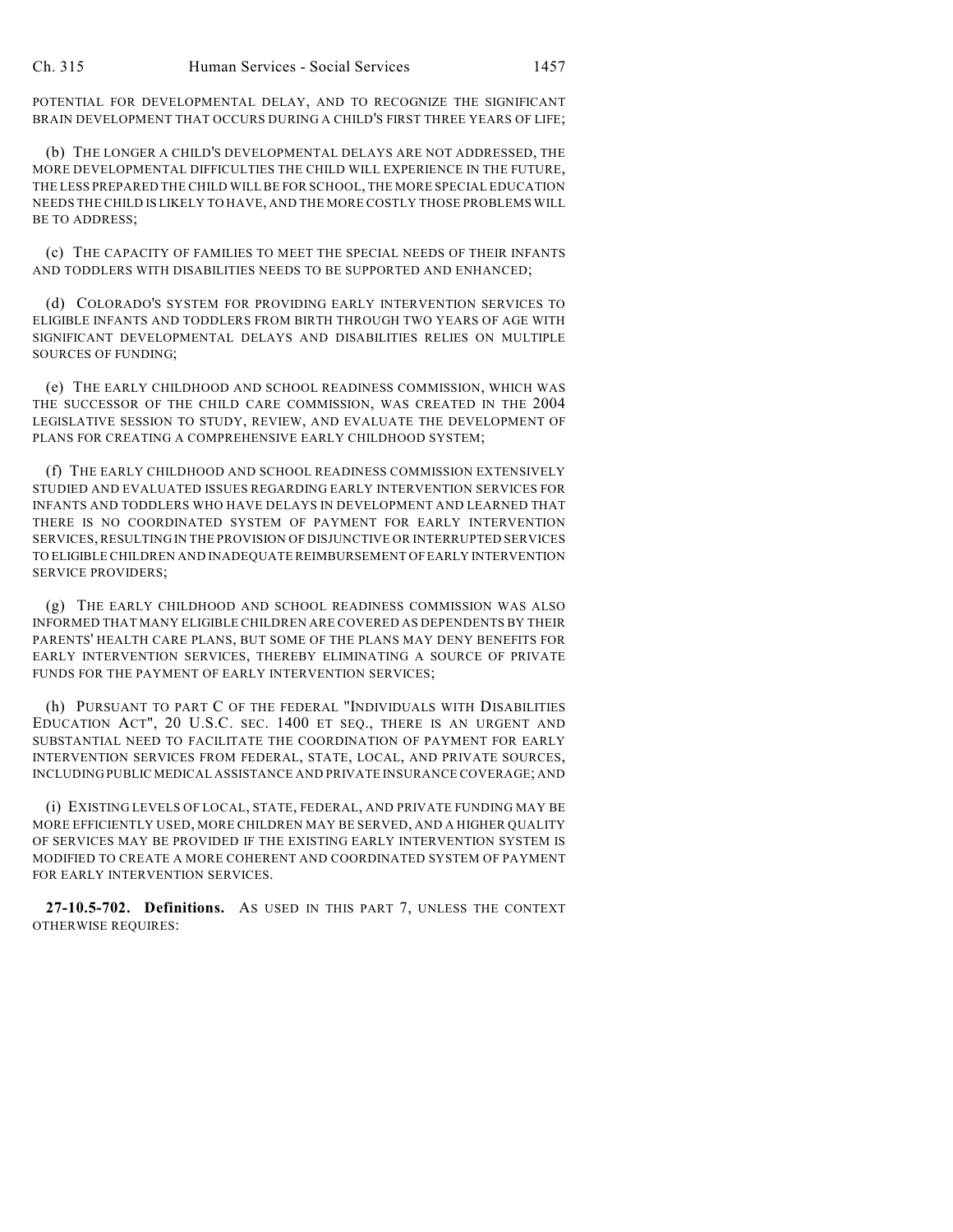(1) "ADMINISTRATIVE UNIT" MEANS A SCHOOL DISTRICT, A BOARD OF COOPERATIVE SERVICES, OR THE STATE CHARTER SCHOOL INSTITUTE THAT IS PROVIDING EDUCATIONAL SERVICES TO EXCEPTIONAL CHILDREN AND THAT IS RESPONSIBLE FOR THE LOCAL ADMINISTRATION OF THE EDUCATION OF EXCEPTIONAL CHILDREN PURSUANT TO ARTICLE 20 OF TITLE 22, C.R.S.

(2) "CARRIER" SHALL HAVE THE SAME MEANING AS SET FORTH IN SECTION 10-16-102 (8), C.R.S.

(3) "CERTIFIED EARLY INTERVENTION SERVICE BROKER" OR "BROKER" MEANS A COMMUNITY CENTERED BOARD OR OTHER ENTITY DESIGNATED BY THE DEPARTMENT TO PERFORM THE DUTIES AND FUNCTIONS SPECIFIED IN SECTION 27-10.5-708 IN A PARTICULAR DESIGNATED SERVICE AREA. NOTWITHSTANDING THE PROVISIONS OF SECTION 27-10.5-104 (4), IF THE DEPARTMENT IS UNABLE TO DESIGNATE A COMMUNITY CENTERED BOARD OR OTHER ENTITY TO SERVE AS THE BROKER FOR A PARTICULAR DESIGNATED SERVICE AREA, THE DEPARTMENT SHALL SERVE AS THE BROKER FOR THE DESIGNATED SERVICE AREA AND MAY CONTRACT DIRECTLY WITH EARLY INTERVENTION SERVICE PROVIDERS TO PROVIDE EARLY INTERVENTION SERVICES TO ELIGIBLE CHILDREN IN THE DESIGNATED SERVICE AREA.

(4) "CHILD FIND" MEANS THE PROGRAM COMPONENT OF IDEA THAT REQUIRES STATES TO FIND, IDENTIFY, LOCATE, EVALUATE, AND SERVE ALL CHILDREN WITH DISABILITIES, FROM BIRTH TO TWENTY-ONE YEARS OF AGE. CHILD FIND INCLUDES:

(a) PART C CHILD FIND, WHICH IS THE PROGRAM COMPONENT OF IDEA THAT REQUIRES STATES TO FIND, IDENTIFY, LOCATE, EVALUATE, AND SERVE CHILDREN FROM BIRTH THROUGH TWO YEARS OF AGE; AND

(b) PART B CHILD FIND, WHICH IS THE PROGRAM COMPONENT OF IDEA THAT REQUIRES STATES TO FIND, IDENTIFY, LOCATE, EVALUATE, AND SERVE CHILDREN FROM THREE TO TWENTY-ONE YEARS OF AGE.

(5) "COORDINATED SYSTEM OF PAYMENT" MEANS THE POLICIES AND PROCEDURES DEVELOPED BY THE DEPARTMENT, IN COOPERATION WITH THE DEPARTMENTS OF EDUCATION, HEALTH CARE POLICY AND FINANCING, AND PUBLIC HEALTH AND ENVIRONMENT, THE DIVISION OF INSURANCE IN THE DEPARTMENT OF REGULATORY AGENCIES, PRIVATE HEALTH INSURANCE CARRIERS, AND CERTIFIED EARLY INTERVENTION SERVICE BROKERS, TO ENSURE THAT AVAILABLE PUBLIC AND PRIVATE SOURCES OF FUNDS TO PAY FOR EARLY INTERVENTION SERVICES FOR ELIGIBLE CHILDREN ARE ACCESSED AND UTILIZED IN AN EFFICIENT MANNER.

(6) "DEPARTMENT" MEANS THE DEPARTMENT OF HUMAN SERVICES.

(7) "EARLY INTERVENTION SERVICES" MEANS SERVICES AS DEFINED BY THE DEPARTMENT IN ACCORDANCE WITH PART C THAT ARE AUTHORIZED THROUGH AN ELIGIBLE CHILD'S IFSP AND ARE PROVIDED TO FAMILIES AT NO COST OR THROUGH THE APPLICATION OF A SLIDING FEE SCHEDULE. EARLY INTERVENTION SERVICES, AS SPECIFIED IN AN ELIGIBLE CHILD'S IFSP, SHALL QUALIFY AS MEETING THE STANDARD FOR MEDICALLY NECESSARY SERVICES AS USED BY PRIVATE HEALTH INSURANCE AND AS USED BY PUBLIC MEDICAL ASSISTANCE, TO THE EXTENT ALLOWED PURSUANT TO SECTION 25.5-1-124, C.R.S.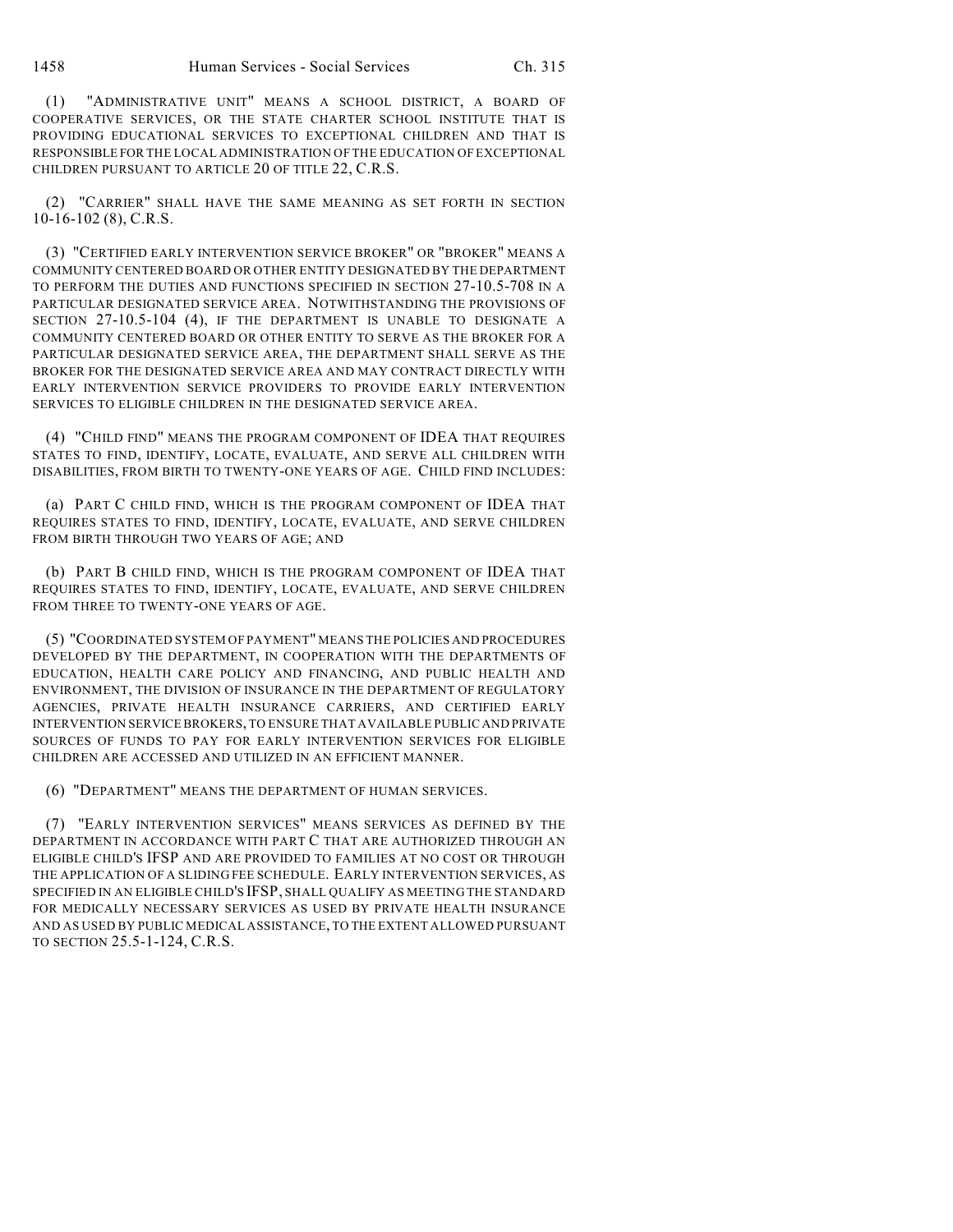(8) "EARLY INTERVENTION STATE PLAN" MEANS THE STATE PLAN FOR A COMPREHENSIVE AND COORDINATED SYSTEM OF EARLY INTERVENTION SERVICES REQUIRED PURSUANT TO PART C.

(9) "ELIGIBLE CHILD" MEANS AN INFANT OR TODDLER, FROM BIRTH THROUGH TWO YEARS OF AGE, WHO, AS DEFINED BY THE DEPARTMENT IN ACCORDANCE WITH PART C, HAS SIGNIFICANT DELAYS IN DEVELOPMENT OR HAS A DIAGNOSED PHYSICAL OR MENTAL CONDITION THAT HAS A HIGH PROBABILITY OF RESULTING IN SIGNIFICANT DELAYS IN DEVELOPMENT OR WHO IS ELIGIBLE FOR SERVICES PURSUANT TO SECTION  $27-10.5-102(11)(c)$ .

(10) "EVALUATION" MEANS:

(a) FOR THE PURPOSES OF PART C CHILD FIND, THE PROCEDURES USED TO DETERMINE A CHILD'S INITIAL AND CONTINUING ELIGIBILITY FOR PART C CHILD FIND, INCLUDING BUT NOT LIMITED TO:

(I) DETERMINING THE STATUS OF THE CHILD IN EACH OF THE DEVELOPMENTAL AREAS;

(II) IDENTIFYING THE CHILD'S UNIQUE STRENGTHS AND NEEDS;

(III) IDENTIFYING ANY EARLY INTERVENTION SERVICES THAT MIGHT SERVE THE CHILD'S NEEDS; AND

(IV) IDENTIFYING PRIORITIES AND CONCERNS OF THE FAMILY AND ANY RESOURCES TO WHICH THE FAMILY HAS ACCESS.

(b) FOR THE PURPOSES OF PART B CHILD FIND, THE PROCEDURES USED UNDER IDEA FOR CHILDREN WITH DISABILITIES TO DETERMINE WHETHER A CHILD HAS A DISABILITY AND THE NATURE AND EXTENT OF SPECIAL EDUCATION AND RELATED SERVICES THAT THE CHILD WILL NEED.

(11) "INDIVIDUALIZED FAMILY SERVICE PLAN" OR "IFSP" MEANS A WRITTEN PLAN DEVELOPED PURSUANT TO 20 U.S.C. SEC. 1436 AND 34 CFR 303.340 THAT AUTHORIZES THE PROVISION OF EARLY INTERVENTION SERVICES TO AN ELIGIBLE CHILD AND THE CHILD'S FAMILY. AN IFSP SHALL SERVE AS THE INDIVIDUALIZED PLAN, PURSUANT TO SECTION 27-10.5-102 (20) (c), FOR A CHILD FROM BIRTH THROUGH TWO YEARS OF AGE.

(12) "MULTIDISCIPLINARY TEAM" MEANS THE INVOLVEMENT OF TWO OR MORE DISCIPLINES OR PROFESSIONS IN THE PROVISION OF INTEGRATED AND COORDINATED SERVICES, INCLUDING EVALUATION AND ASSESSMENT ACTIVITIES DEFINED IN 34CFR 303.322 AND DEVELOPMENT OF THE CHILD'S IFSP.

(13) "PART B" MEANS THE PROGRAM COMPONENT OF IDEA THAT REQUIRES STATES TO FIND, IDENTIFY, LOCATE, EVALUATE, AND SERVE CHILDREN WITH DISABILITIES FROM THREE TO TWENTY-ONE YEARS OF AGE.

(14) "PART C" MEANS THE EARLY INTERVENTION PROGRAM FOR INFANTS AND TODDLERS WHO ARE ELIGIBLE FOR SERVICES UNDER PART C OF THE FEDERAL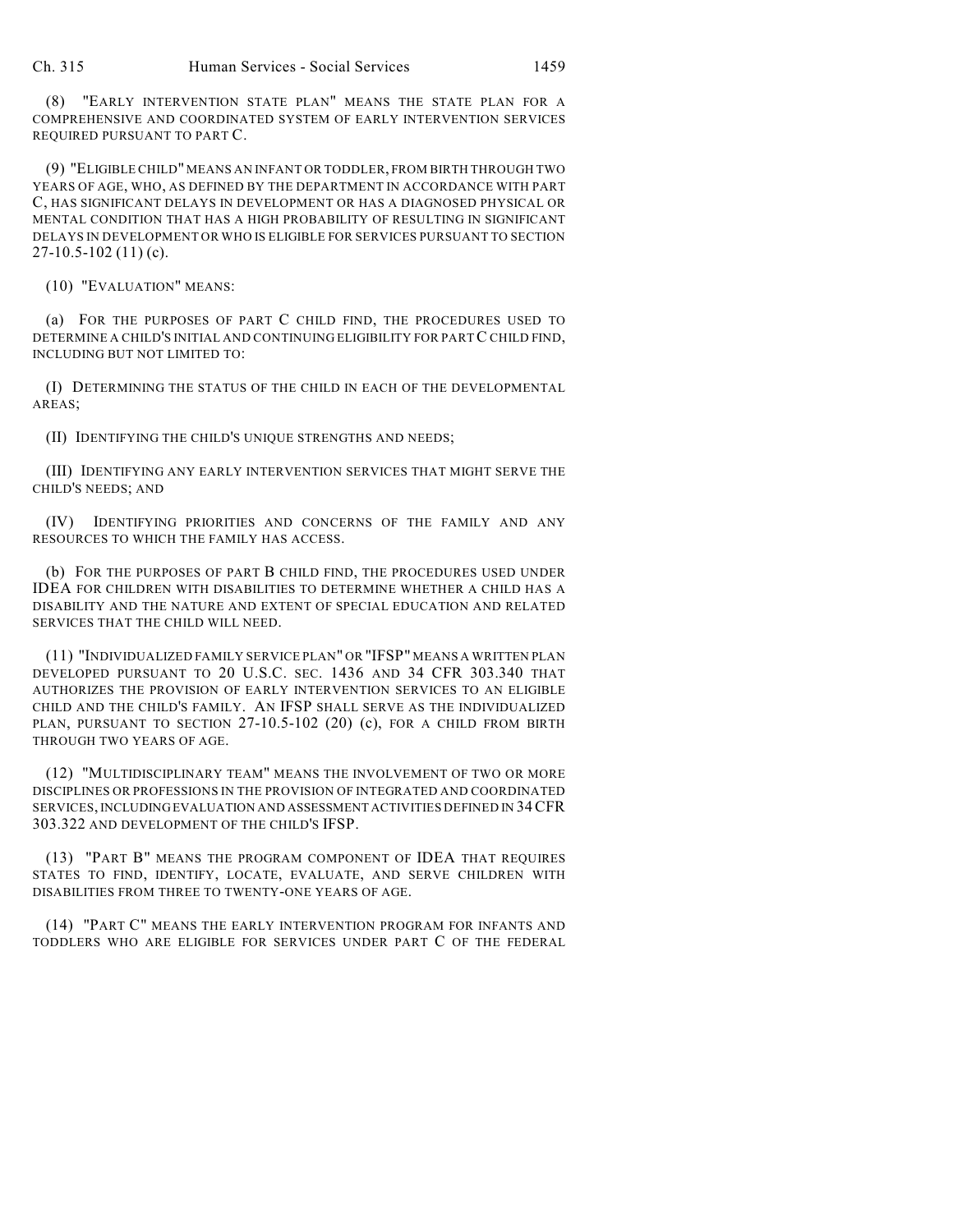"INDIVIDUALS WITH DISABILITIES EDUCATION ACT", 20 U.S.C. SEC. 1400 ET SEQ.

(15) "PRIVATE HEALTH INSURANCE" MEANS A HEALTH COVERAGE PLAN, AS DEFINED IN SECTION 10-16-102 (22.5), C.R.S., THAT IS PURCHASED BY INDIVIDUALS OR GROUPS TO PROVIDE, DELIVER, ARRANGE FOR, PAY FOR, OR REIMBURSE ANY OF THE COSTS OF HEALTH CARE SERVICES, AS DEFINED IN SECTION 10-16-102 (22), C.R.S., PROVIDED TO A PERSON ENTITLED TO RECEIVE BENEFITS OR SERVICES UNDER THE HEALTH COVERAGE PLAN.

(16) "PUBLIC MEDICAL ASSISTANCE" MEANS MEDICAL SERVICES THAT ARE PROVIDED BY THE STATE THROUGH THE "COLORADO MEDICAL ASSISTANCE ACT", ARTICLES 4 TO 6 OF TITLE 25.5, C.R.S., OR THE "CHILDREN'S BASIC HEALTH PLAN ACT", ARTICLE 8 OF TITLE 25.5, C.R.S., OR OTHER PUBLIC MEDICAL ASSISTANCE FUNDING SOURCES TO QUALIFYING INDIVIDUALS.

(17) "QUALIFIED EARLY INTERVENTION SERVICE PROVIDER" OR "QUALIFIED PROVIDER" MEANS A PERSON OR AGENCY, AS DEFINED BY THE DEPARTMENT BY RULE IN ACCORDANCE WITH PART C, WHO PROVIDES EARLY INTERVENTION SERVICES AND IS LISTED ON THE REGISTRY OF EARLY INTERVENTION SERVICE PROVIDERS PURSUANT TO SECTION 27-10.5-708 (1) (a).

(18) "SERVICE COORDINATION" MEANS THE ACTIVITIES CARRIED OUT BY A SERVICE COORDINATOR TO ASSIST AND ENABLE AN ELIGIBLE CHILD AND THE ELIGIBLE CHILD'S FAMILY TO RECEIVE THE RIGHTS, PROCEDURAL SAFEGUARDS, AND SERVICES THAT ARE AUTHORIZED TO BE PROVIDED UNDER THE EARLY INTERVENTION PROGRAM.

(19) "STATE INTERAGENCY COORDINATING COUNCIL" MEANS THE COUNCIL THAT IS ESTABLISHED PURSUANT TO PART C AND APPOINTED BY THE GOVERNOR TO ADVISE AND ASSIST THE LEAD AGENCY DESIGNATED OR ESTABLISHED UNDER PART C.

**27-10.5-703. Administration - duties of department - rules.** (1) SUBJECT TO ANNUAL APPROPRIATION FROM THE GENERAL ASSEMBLY, THE DEPARTMENT SHALL ADMINISTER EARLY INTERVENTION SERVICES AND SHALL COORDINATE EARLY INTERVENTION SERVICES WITH EXISTING SERVICES PROVIDED TO ELIGIBLE INFANTS AND TODDLERS FROM BIRTH THROUGH TWO YEARS OF AGE AND THEIR FAMILIES.

(2) THE EXECUTIVE DIRECTOR SHALL PROMULGATE RULES, PURSUANT TO SECTION 27-10.5-103, AS NECESSARY FOR THE IMPLEMENTATION OF THIS SECTION AND TO ENSURE THAT ALL IDEA TIMELINES AND REQUIREMENTS ARE MET, INCLUDING BUT NOT LIMITED TO ADMINISTRATIVE REMEDIES IF THE TIMELINES AND REQUIREMENTS ARE NOT MET.

(3) IN ADMINISTERING EARLY INTERVENTION SERVICES, THE DEPARTMENT SHALL HAVE AND PERFORM THE FOLLOWING DUTIES:

(a) TO DESIGN EARLY INTERVENTION SERVICES IN A MANNER CONSISTENT WITH PART C;

(b) TO DEVELOP AND PROMULGATE RULES AFTER CONSULTATION WITH THE STATE INTERAGENCY COORDINATING COUNCIL;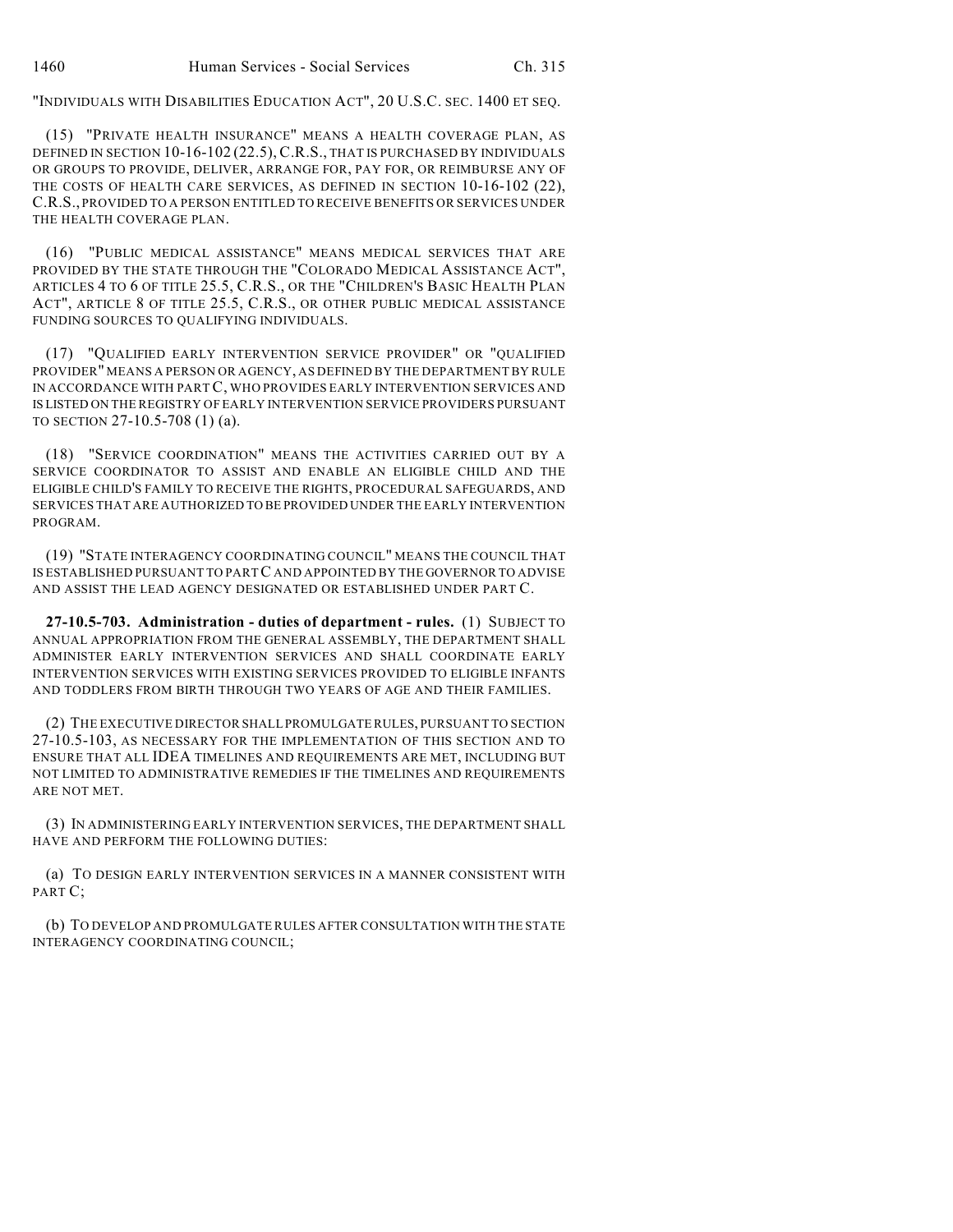(c) TO ENSURE ELIGIBILITY DETERMINATION FOR A CHILD WITH DISABILITIES FROM BIRTH THROUGH TWO YEARS OF AGE, BASED IN PART ON INFORMATION RECEIVED CONCERNING THE SCREENING AND EVALUATION PERFORMED BY AN ADMINISTRATIVE UNIT PURSUANT TO SECTION 22-20-118, C.R.S.;

(d) TO ENSURE THAT AN INDIVIDUALIZED FAMILY SERVICE PLAN IS DEVELOPED FOR INFANTS AND TODDLERS FROM BIRTH THROUGH TWO YEARS OF AGE WHO ARE ELIGIBLE FOR EARLY INTERVENTION SERVICES. THE IFSP SHALL BE DEVELOPED IN COMPLIANCE WITH PART C AND IN COORDINATION WITH PART C CHILD FIND EVALUATIONS WHERE APPLICABLE, INCLUDING THE MANDATORY IFSP MEETING AT WHICH THE FAMILY RECEIVES INFORMATION CONCERNING THE RESULTS OF THE CHILD FIND EVALUATION PERFORMED BY AN ADMINISTRATIVE UNIT PURSUANT TO SECTION 22-20-118, C.R.S. THE INITIAL IFSP SHALL BE DEVELOPED IN COLLABORATION WITH A REPRESENTATIVE FROM THE ADMINISTRATIVE UNIT THAT PARTICIPATED IN THE CHILD'S SCREENING AND EVALUATION PERFORMED PURSUANT TO SECTION 22-20-118, C.R.S. THE REPRESENTATIVE SHALL PARTICIPATE IN THE INITIAL MEETING FOR THE DEVELOPMENT OF THE CHILD'S IFSP.

(e) TO ALLOCATE MONEYS;

(f) TO COORDINATE TRAINING AND PROVIDE TECHNICAL ASSISTANCE TO COMMUNITY CENTERED BOARDS, SERVICE PROVIDERS, AND OTHER CONSTITUENTS WHO ARE INVOLVED IN THE DELIVERY OF EARLY INTERVENTION SERVICES TO INFANTS AND TODDLERS FROM BIRTH THROUGH TWO YEARS OF AGE;

(g) TO MONITOR AND EVALUATE EARLY INTERVENTION SERVICES PROVIDED THROUGH THIS PART 7; AND

(h) TO COORDINATE CONTRACTS, EXPENDITURES, AND BILLING FOR EARLY INTERVENTION SERVICES PROVIDED THROUGH THIS PART 7.

**27-10.5-704. Child find - responsibilities - interagency operating agreements - rules.** (1) THE DEPARTMENT SHALL HAVE THE FOLLOWING RESPONSIBILITIES AND DUTIES FOR CHILDREN FROM BIRTH THROUGH TWO YEARS OF AGE WHO ARE REFERRED FOR EARLY INTERVENTION SERVICES:

(a) TO DEVELOP AND IMPLEMENT, IN COORDINATION WITH COMMUNITY CENTERED BOARDS, SERVICE AGENCIES, GOVERNMENTAL UNITS, AND THE DEPARTMENTS OF EDUCATION, PUBLIC HEALTH AND ENVIRONMENT, AND HEALTH CARE POLICY AND FINANCING, A STATEWIDE PLAN FOR PUBLIC EDUCATION, OUTREACH, AND AWARENESS EFFORTS RELATED TO CHILD FIND AND THE AVAILABILITY OF EARLY INTERVENTION SERVICES;

(b) TO ENSURE THAT REFERRALS FROM THE COMMUNITY ARE ACCEPTED AND FAMILIES ARE ASSISTED IN CONNECTING WITH THE APPROPRIATE AGENCY FOR INTAKE AND CASE MANAGEMENT SERVICES;

(c) TO ENSURE THAT INTAKE AND CASE MANAGEMENT SERVICES ARE PROVIDED AFTER A REFERRAL HAS BEEN MADE BY WORKING WITH COMMUNITY CENTERED BOARDS AS THE SINGLE ENTRY POINT FOR A FAMILY INTO THE DEVELOPMENTAL DISABILITIES SYSTEM, AS DESCRIBED IN SECTION 27-10.5-102 (3); AND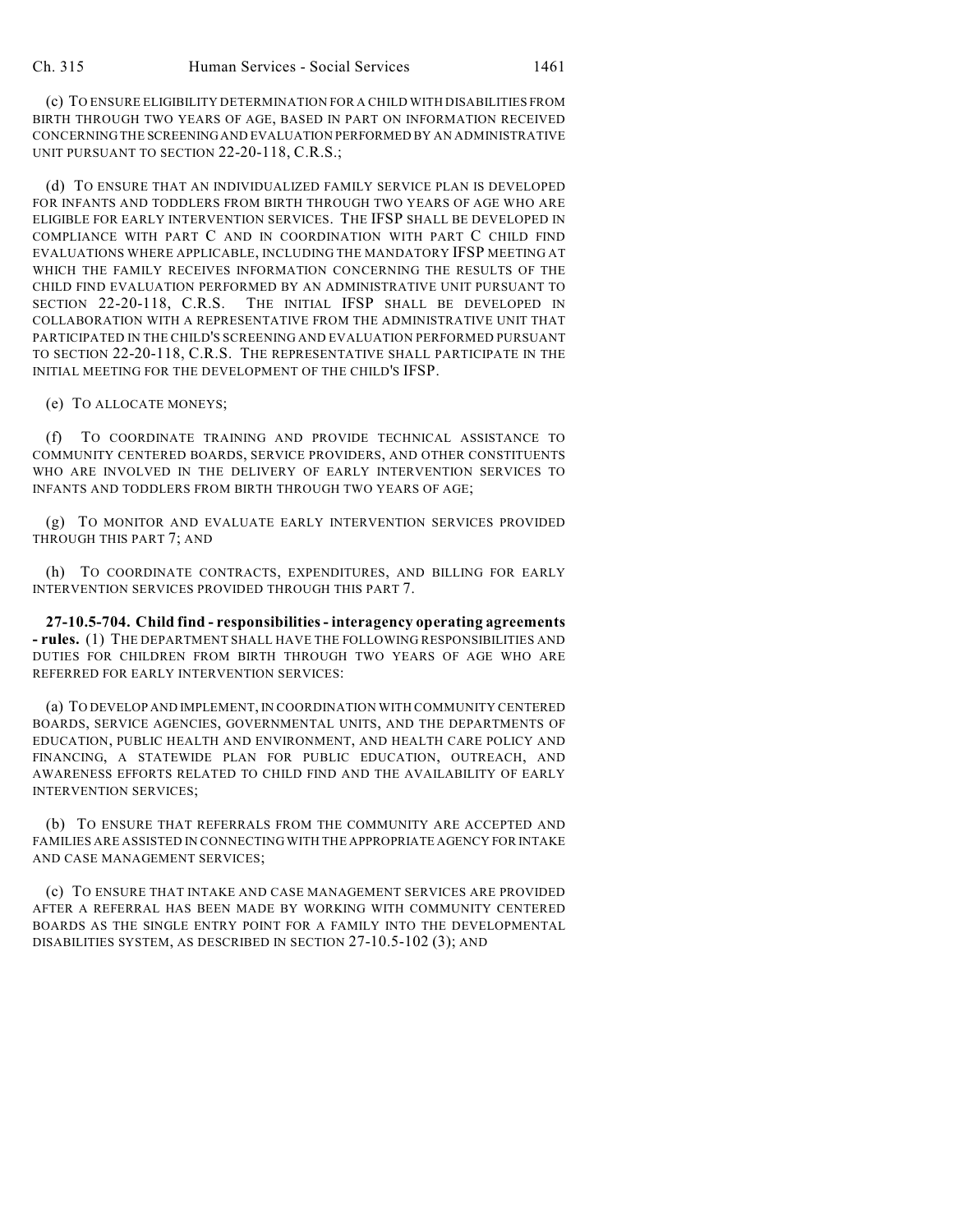(d) TO WORK WITH COMMUNITY CENTERED BOARDS, ADMINISTRATIVE UNITS, AND THE DEPARTMENT OF EDUCATION TO ASSIST A CHILD WITH DISABILITIES AS HE OR SHE TRANSITIONS FROM THE DEVELOPMENTAL DISABILITIES SYSTEM INTO THE PUBLIC EDUCATION SYSTEM AT NO LATER THAN THREE YEARS OF AGE AS REQUIRED BY IDEA.

(2) TO FACILITATE THE IMPLEMENTATION OF PART C CHILD FIND ACTIVITIES THAT ARE THE RESPONSIBILITY OF THE DEPARTMENT PURSUANT TO THIS PART 7 AND TO IMPLEMENT AN EFFECTIVE AND COLLABORATIVE SYSTEM OF EARLY INTERVENTION SERVICES, THE DEPARTMENT SHALL ENTER INTO ANY NECESSARY INTERAGENCY OPERATING AGREEMENTS AT THE STATE LEVEL AND COMMUNITY CENTERED BOARDS AND OTHER LOCAL AGENCIES SHALL ENTER INTO ANY NECESSARY INTERAGENCY OPERATING AGREEMENTS AT THE LOCAL LEVEL.

(3) TO FACILITATE THE IMPLEMENTATION OF PART C CHILD FIND AND THE USE OF MEDICAID FUNDS, THE DEPARTMENT AND COMMUNITY CENTERED BOARDS MAY, WHEN APPROPRIATE, SHARE INFORMATION WITH THE DEPARTMENT OF EDUCATION, THE DEPARTMENT OF HEALTH CARE POLICY AND FINANCING, OR ADMINISTRATIVE UNITS THAT OFFER CHILD FIND SERVICES PURSUANT TO SECTION 22-20-118, C.R.S., SO LONG AS EACH DEPARTMENT OR LOCAL AGENCY ACTS IN COMPLIANCE WITH THE FEDERAL "HEALTH INSURANCE PORTABILITY AND ACCOUNTABILITY ACT OF 1994", 42 U.S.C. SEC. 1320d.

**27-10.5-705. Authorized services - conditions of funding - purchases of services - rules.** (1) THE EXECUTIVE DIRECTOR SHALL PROMULGATE RULES AS ARE NECESSARY, IN ACCORDANCE WITH THIS PART 7 AND CONSISTENT WITH SECTION 27-10.5-104.5, TO IMPLEMENT THE PURCHASE OF EARLY INTERVENTION SERVICES DIRECTLY OR THROUGH COMMUNITY CENTERED BOARDS OR CERTIFIED EARLY INTERVENTION SERVICE BROKERS.

(2) COMMUNITY CENTERED BOARDS, CERTIFIED EARLY INTERVENTION SERVICE BROKERS, AND SERVICE AGENCIES RECEIVING MONEYS PURSUANT TO SECTION 27-10.5-708 SHALL COMPLY WITH ALL OF THE PROVISIONS OF THIS ARTICLE AND THE RULES PROMULGATED PURSUANT TO THIS ARTICLE.

(3) COMMUNITY CENTERED BOARDS AND CERTIFIED EARLY INTERVENTION SERVICE BROKERS SHALL OBTAIN OR PROVIDE EARLY INTERVENTION SERVICES, SUBJECT TO AVAILABLE APPROPRIATIONS, INCLUDING BUT NOT LIMITED TO:

(a) SERVICE COORDINATION WITH FAMILIES OF ELIGIBLE INFANTS AND TODDLERS FROM BIRTH THROUGH TWO YEARS OF AGE. THE PURPOSE OF SERVICE AND SUPPORT COORDINATION SHALL BE TO ENABLE A FAMILY TO UTILIZE SERVICE SYSTEMS TO MEET ITS NEEDS IN AN EFFECTIVE MANNER AND INCREASE THE FAMILY'S CONFIDENCE AND COMPETENCE. SERVICE COORDINATION IS TO BE RENDERED IN AN INTERAGENCY CONTEXT THAT EMPHASIZES INTERAGENCY COLLABORATION. A FAMILY SHALL HAVE, TO THE EXTENT POSSIBLE, A CHOICE AS TO WHO SHALL PERFORM CERTAIN FACETS OF SERVICE COORDINATION AS ESTABLISHED IN THE FAMILY'S INDIVIDUALIZED FAMILY SERVICE PLAN.

(b) COORDINATION OF EARLY INTERVENTION SERVICES WITH LOCAL AGENCIES AND OTHER COMMUNITY RESOURCES AT THE LOCAL LEVEL TO AVOID DUPLICATION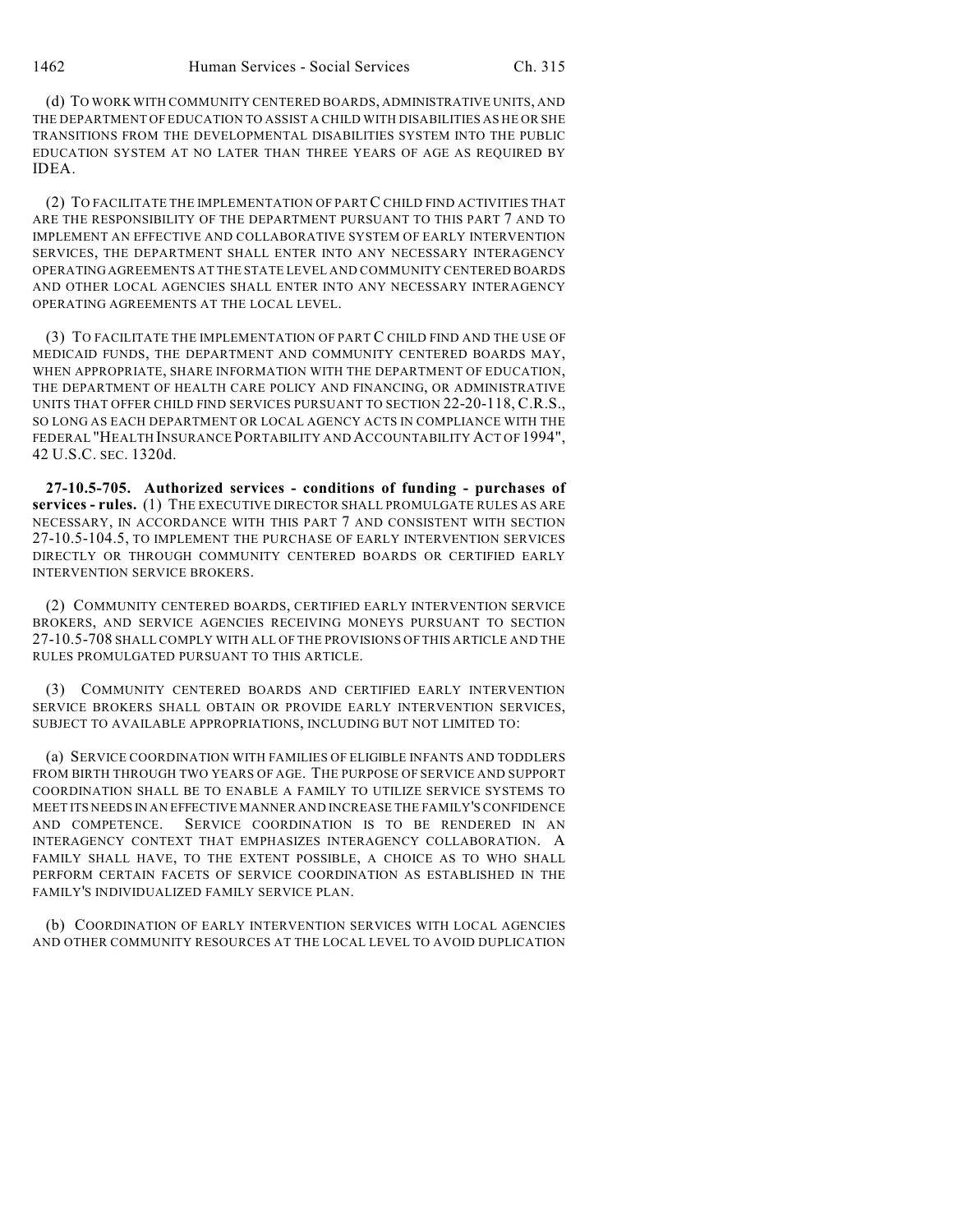AND FRAGMENTATION OF EARLY INTERVENTION SERVICES. A COMMUNITY CENTERED BOARD SHALL:

(I) COORDINATE WITH THE LOCAL INTERAGENCY EFFORT REGARDING OUTREACH, IDENTIFICATION, SCREENING, MULTIDISCIPLINARY ASSESSMENT, AND ELIGIBILITY DETERMINATION FOR FAMILIES SERVED BY THE COMMUNITY CENTERED BOARD WHO REQUESTED THE SERVICES;

(II) COORDINATE WITH THE LOCAL FAMILY SUPPORT SERVICES PROGRAM; AND

(III) COORDINATE WITH OTHER APPROPRIATE STATE AGENCIES PROVIDING PROGRAMS FOR INFANTS AND TODDLERS.

(4) THE DEPARTMENT IS AUTHORIZED TO USE UP TO THREE PERCENT OF THE AMOUNT OF THE APPROPRIATION FOR EARLY INTERVENTION SERVICES FOR TRAINING AND TECHNICAL ASSISTANCE TO ENSURE THAT THE LATEST DEVELOPMENTS FOR EARLY INTERVENTION SERVICES ARE RAPIDLY INTEGRATED INTO SERVICE PROVISION THROUGHOUT THE STATE.

**27-10.5-706. Coordinated system of payment for early intervention services - duties of departments.** (1) IN ORDER TO IMPLEMENT THE PROVISIONS OF THIS PART 7, THE DEPARTMENT, AS LEAD AGENCY FOR PART C CHILD FIND, SHALL BE RESPONSIBLE FOR THE FOLLOWING, SUBJECT TO AVAILABLE APPROPRIATIONS:

(a) ESTABLISHING AN EARLY INTERVENTION STATE PLAN FOR A STATEWIDE, COMPREHENSIVE SYSTEM OF EARLY INTERVENTION SERVICES IN ACCORDANCE WITH PART C CHILD FIND;

(b) ESTABLISHING AN INTERAGENCY OPERATING AGREEMENT BETWEEN THE DEPARTMENT AND THE DEPARTMENTS OF EDUCATION, HEALTH CARE POLICY AND FINANCING, AND PUBLIC HEALTH AND ENVIRONMENT REGARDING THE RESPONSIBILITIES OF EACH DEPARTMENT TO ASSIST IN THE DEVELOPMENT AND IMPLEMENTATION OF A STATEWIDE, COMPREHENSIVE SYSTEM OF EARLY INTERVENTION SERVICES AND A COORDINATED SYSTEM OF PAYMENTS FOR EARLY INTERVENTION SERVICES;

(c) DEVELOPING, IN COOPERATION WITH THE DEPARTMENT OF EDUCATION, THE DEPARTMENT OF HEALTH CARE POLICY AND FINANCING, THE DEPARTMENT OF PUBLIC HEALTH AND ENVIRONMENT, THE DIVISION OF INSURANCE IN THE DEPARTMENT OF REGULATORY AGENCIES, PRIVATE HEALTH INSURANCE CARRIERS, AND CERTIFIED EARLY INTERVENTION SERVICE BROKERS, A COORDINATED SYSTEM OF PAYMENT OF EARLY INTERVENTION SERVICES USING PUBLIC AND PRIVATE MONEYS;

CERTIFYING COMMUNITY CENTERED BOARDS OR OTHER ENTITIES AS DETERMINED BY THE DEPARTMENT AS EARLY INTERVENTION SERVICE BROKERS FOR EARLY INTERVENTION SERVICES PROVIDED PURSUANT TO THIS PART 7; AND

(e) ENSURING AN APPROPRIATE ALLOCATION OF PAYMENT RESPONSIBILITIES FOR EARLY INTERVENTION SERVICES AMONG FEDERAL, STATE, LOCAL, AND PRIVATE SOURCES, INCLUDING PUBLIC MEDICAL ASSISTANCE AND PRIVATE INSURANCE COVERAGE.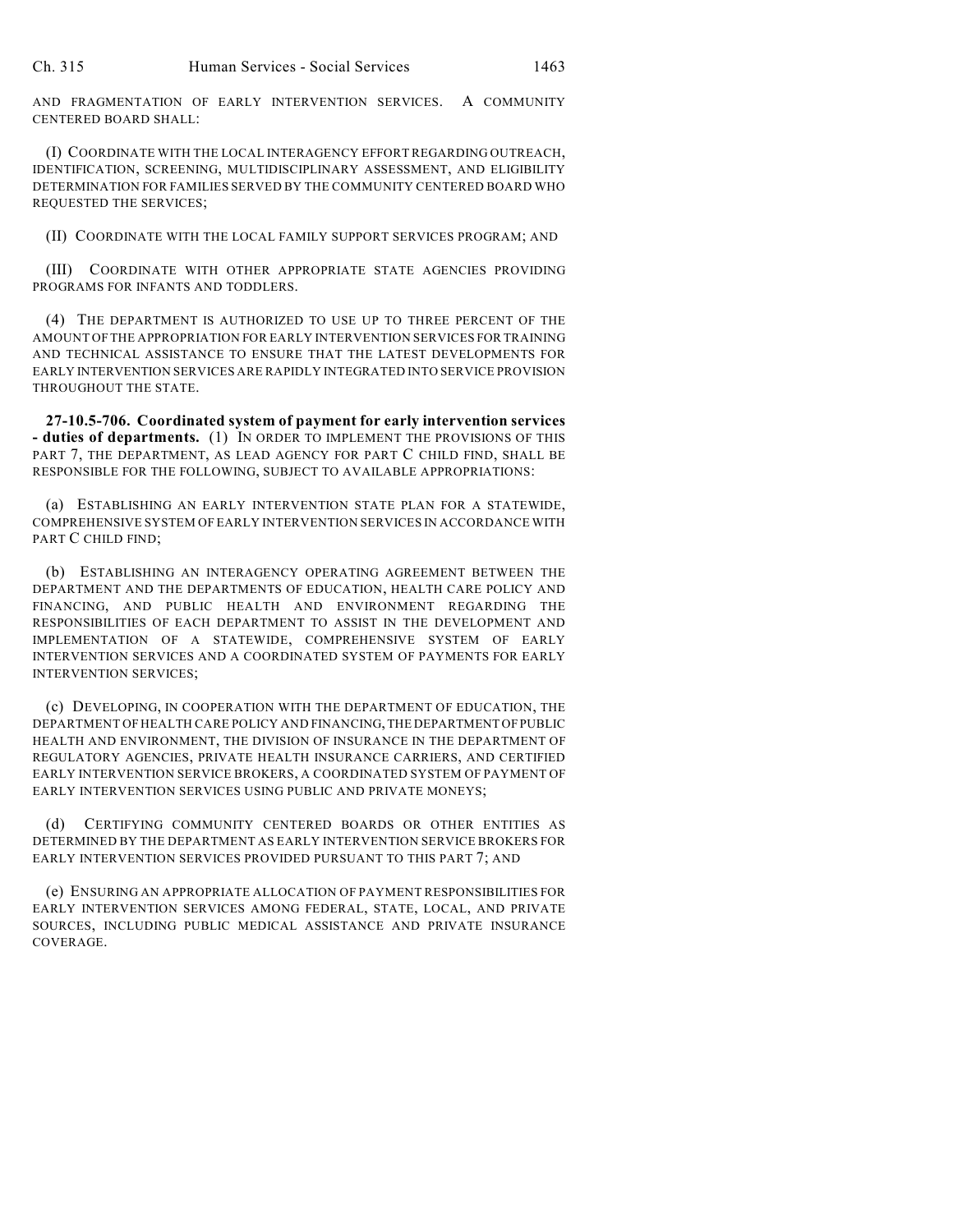(2) ANY ADDITIONAL SOURCE OF MONEYS THAT MAY BECOME AVAILABLE FOR THE PAYMENT OF EARLY INTERVENTION SERVICES ON OR AFTER JULY 1, 2008, AS A RESULT OF THE DEVELOPMENT AND IMPLEMENTATION OF A STATEWIDE, COMPREHENSIVE SYSTEM OF EARLY INTERVENTION SERVICES AND A COORDINATED SYSTEM OF PAYMENTS FOR EARLY INTERVENTION SERVICES SHALL NOT REPLACE OR REDUCE ANY OTHER FEDERAL OR STATE MONEYS AVAILABLE FOR THE PAYMENT OF EARLY INTERVENTION SERVICES ON OR BEFORE JULY 1, 2008.

(3) NOTHING IN THIS PART 7 SHALL BE CONSTRUED TO INHIBIT, ENCUMBER, OR CONTROL THE USE OF LOCAL MONEYS, INCLUDING COUNTY GRANTS, REVENUES FROM LOCAL MILL LEVIES, AND PRIVATE GRANTS AND CONTRIBUTIONS, THAT A COMMUNITY CENTERED BOARD OR COUNTY GOVERNMENT MAY ELECT TO ALLOCATE FOR THE BENEFIT OF ELIGIBLE CHILDREN.

(4) IN DEVELOPING A COORDINATED SYSTEM OF PAYMENT, THE DEPARTMENT SHALL NOT DIRECTLY OR INDIRECTLY CREATE A NEW ENTITLEMENT FOR EARLY INTERVENTION SERVICES FUNDED FROM THE STATE GENERAL FUND. HOWEVER, THIS SUBSECTION (4) SHALL NOT PROHIBIT ANY ADJUSTMENTS TO PUBLIC MEDICAL ASSISTANCE REQUIRED BY SECTION 25.5-1-124, C.R.S.

**27-10.5-707. Cooperation among state agencies - implementing coordinated payment system - revisions to rules.** (1) THE DEPARTMENTS OF EDUCATION, HEALTH CARE POLICY AND FINANCING, AND PUBLIC HEALTH AND ENVIRONMENT SHALL COOPERATE WITH THE DEPARTMENT TO IMPLEMENT THE PROVISIONS OF THIS PART 7 AND EACH DEPARTMENT SHALL:

(a) ASSIGN A REPRESENTATIVE IN ACCORDANCE WITH PART C CHILD FIND TO ADVISE AND ASSIST THE DEPARTMENT IN THE DEVELOPMENT AND IMPLEMENTATION OF THE EARLY INTERVENTION SERVICES SYSTEM;

(b) PARTICIPATE IN THE ONGOING REVIEW OF FUNDING PRACTICES FOR EARLY INTERVENTION SERVICES AND DEVELOP OR REVISE PROCEDURES FOR A COORDINATED SYSTEM OF PAYMENT FOR EARLY INTERVENTION SERVICES;

(c) USE UNIFORM FORMS AND PROCEDURES FOR BILLING THE COSTS OF EARLY INTERVENTION SERVICES TO PUBLIC MEDICAL ASSISTANCE, AS SPECIFIED IN THE "COLORADO MEDICAL ASSISTANCE ACT", ARTICLES 4 TO 6 OF TITLE 25.5, C.R.S., OR THE "CHILDREN'S BASIC HEALTH PLAN ACT", ARTICLE 8 OF TITLE 25.5, C.R.S., AS APPROPRIATE, AND PRIVATE HEALTH INSURANCE, AS SPECIFIED IN PART 1 OF ARTICLE 16 OF TITLE 10, C.R.S.;

(d) COORDINATE REVISIONS TO EXISTING RULES THAT ARE NECESSARY TO IMPLEMENT THIS PART 7; AND

(e) PERFORM OTHER TASKS AND FUNCTIONS NECESSARY FOR THE IMPLEMENTATION OF THIS PART 7.

(2) THE DIVISION OF INSURANCE IN THE DEPARTMENT OF REGULATORY AGENCIES SHALL PROVIDE ASSISTANCE TO THE DEPARTMENT RELATED TO THE REQUIREMENTS AND IMPLEMENTATION OF SECTION 10-16-104 (1.3), C.R.S., AND INSURANCE LAWS AND RULES RELATED TO BILLING AND CLAIMS HANDLING.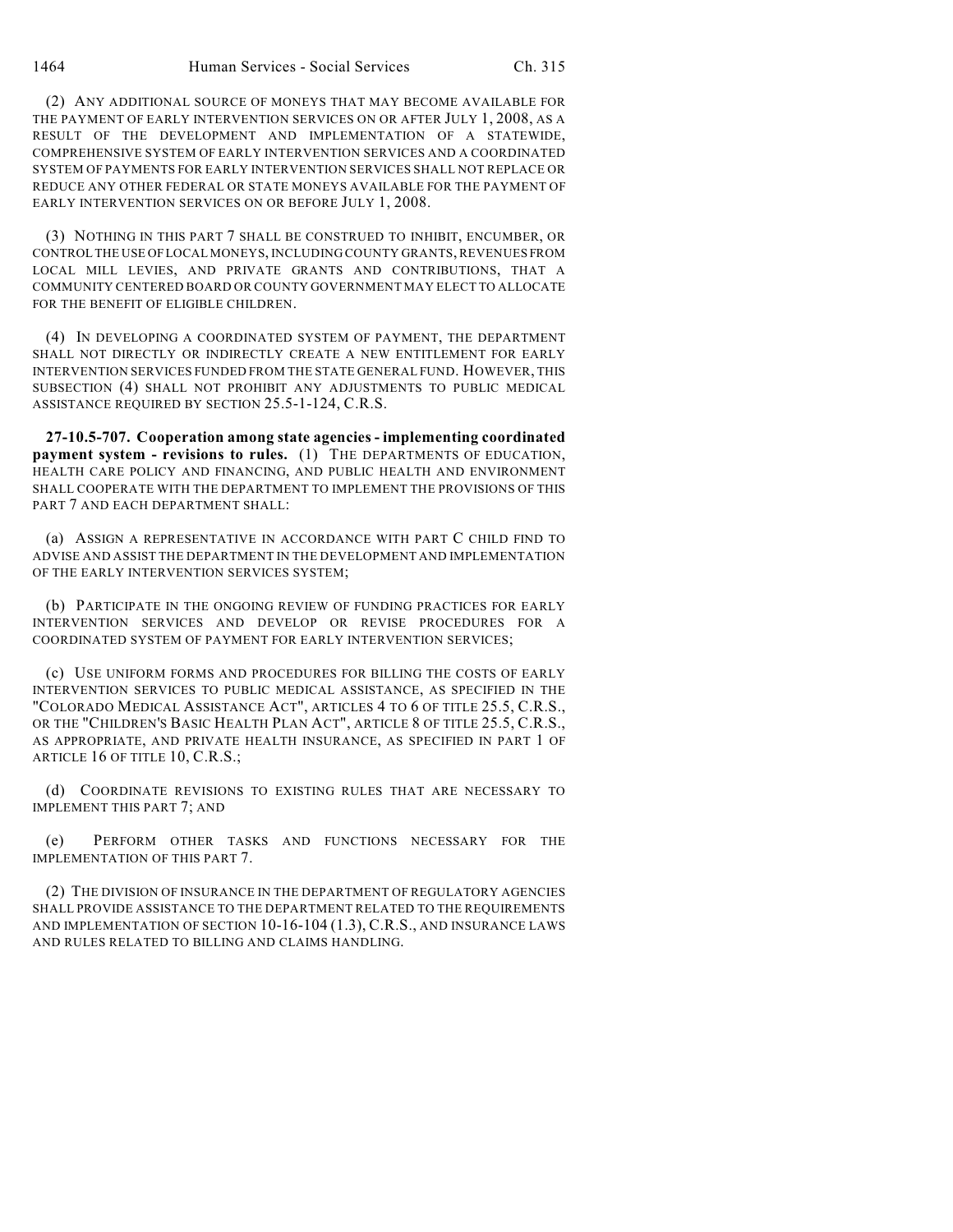**27-10.5-708. Certified early intervention service brokers - duties - payment for early intervention services - fees.** (1) FOR EACH DESIGNATED SERVICE AREA IN THE STATE, THE CERTIFIED EARLY INTERVENTION SERVICE BROKER FOR THE AREA SHALL:

(a) ESTABLISH A REGISTRY OF QUALIFIED EARLY INTERVENTION SERVICE PROVIDERS TO PROVIDE EARLY INTERVENTION SERVICES TO ELIGIBLE CHILDREN IN THE DESIGNATED SERVICE AREA. THE CERTIFIED EARLY INTERVENTION SERVICE BROKER FOR A DESIGNATED SERVICE AREA MAY PROVIDE EARLY INTERVENTION SERVICES DIRECTLY OR MAY SUBCONTRACT THE PROVISION OF SERVICES TO OTHER QUALIFIED PROVIDERS ON THE REGISTRY.

(b) ACCEPT AND PROCESS CLAIMS FOR REIMBURSEMENT FOR EARLY INTERVENTION SERVICES PROVIDED UNDER THIS PART 7 BY QUALIFIED PROVIDERS;

(c) NEGOTIATE FOR THE PAYMENT OF EARLY INTERVENTION SERVICES PROVIDED TO ELIGIBLE CHILDREN IN THE DESIGNATED SERVICE AREA BY QUALIFIED PROVIDERS, TO THE EXTENT PERMISSIBLE UNDER FEDERAL LAW; AND

(d) ENSURE PAYMENT TO A QUALIFIED PROVIDER FOR EARLY INTERVENTION SERVICES RENDERED BY THE QUALIFIED PROVIDER.

(2) CERTIFIED EARLY INTERVENTION SERVICE BROKERS SHALL USE PROCEDURES AND FORMS DETERMINED BY THE DEPARTMENT TO DOCUMENT THE PROVISION OR PURCHASE OF EARLY INTERVENTION SERVICES ON BEHALF OF ELIGIBLE CHILDREN. INVOICES OR INSURANCE CLAIMS FOR EARLY INTERVENTION SERVICES SHALL BE SUBMITTED BASED ON THE AVAILABLE FUNDING SOURCE FOR EACH ELIGIBLE CHILD AND THE REIMBURSEMENT RATE FOR THE APPROPRIATE FEDERAL, STATE, LOCAL, OR PRIVATE FUNDING SOURCES, INCLUDING PUBLIC MEDICAL ASSISTANCE AND PRIVATE HEALTH INSURANCE.

(3) THE DEPARTMENT SHALL ESTABLISH A SCHEDULE OF FEES TO BE CHARGED BY CERTIFIED EARLY INTERVENTION SERVICE BROKERS FOR PROVIDING BROKER SERVICES UNDER THIS PART 7. IN DEVELOPING THE FEE SCHEDULE, THE DEPARTMENT SHALL OBTAIN INPUT FROM CERTIFIED EARLY INTERVENTION SERVICE BROKERS AND SHALL CONSIDER THE DUTIES OF BROKERS UNDER THIS PART 7, THE EXPENSES INCURRED BY BROKERS, AND THE RELEVANT MARKET CONDITIONS.

(4) USE OF A CERTIFIED EARLY INTERVENTION BROKER IS VOLUNTARY, AND NOTHING IN THIS PART 7 SHALL PROHIBIT A QUALIFIED PROVIDER OF EARLY INTERVENTION SERVICES FROM DIRECTLY BILLING THE APPROPRIATE PROGRAM OF PUBLIC MEDICAL ASSISTANCE OR A PARTICIPATING PROVIDER, AS DEFINED IN SECTION 10-16-102 (28.5), C.R.S., OR FROM DIRECTLY BILLING A PRIVATE HEALTH INSURANCE CARRIER FOR SERVICES RENDERED UNDER THIS PART 7.

TO THE EXTENT REQUESTED BY THE DEPARTMENT, CERTIFIED EARLY INTERVENTION SERVICE BROKERS SHALL PARTICIPATE IN ONGOING REVIEWS OF FUNDING PRACTICES FOR EARLY INTERVENTION SERVICES AND THE DEVELOPMENT OR REVISION OF PROCEDURES FOR A COORDINATED SYSTEM OF PAYMENT FOR EARLY INTERVENTION SERVICES.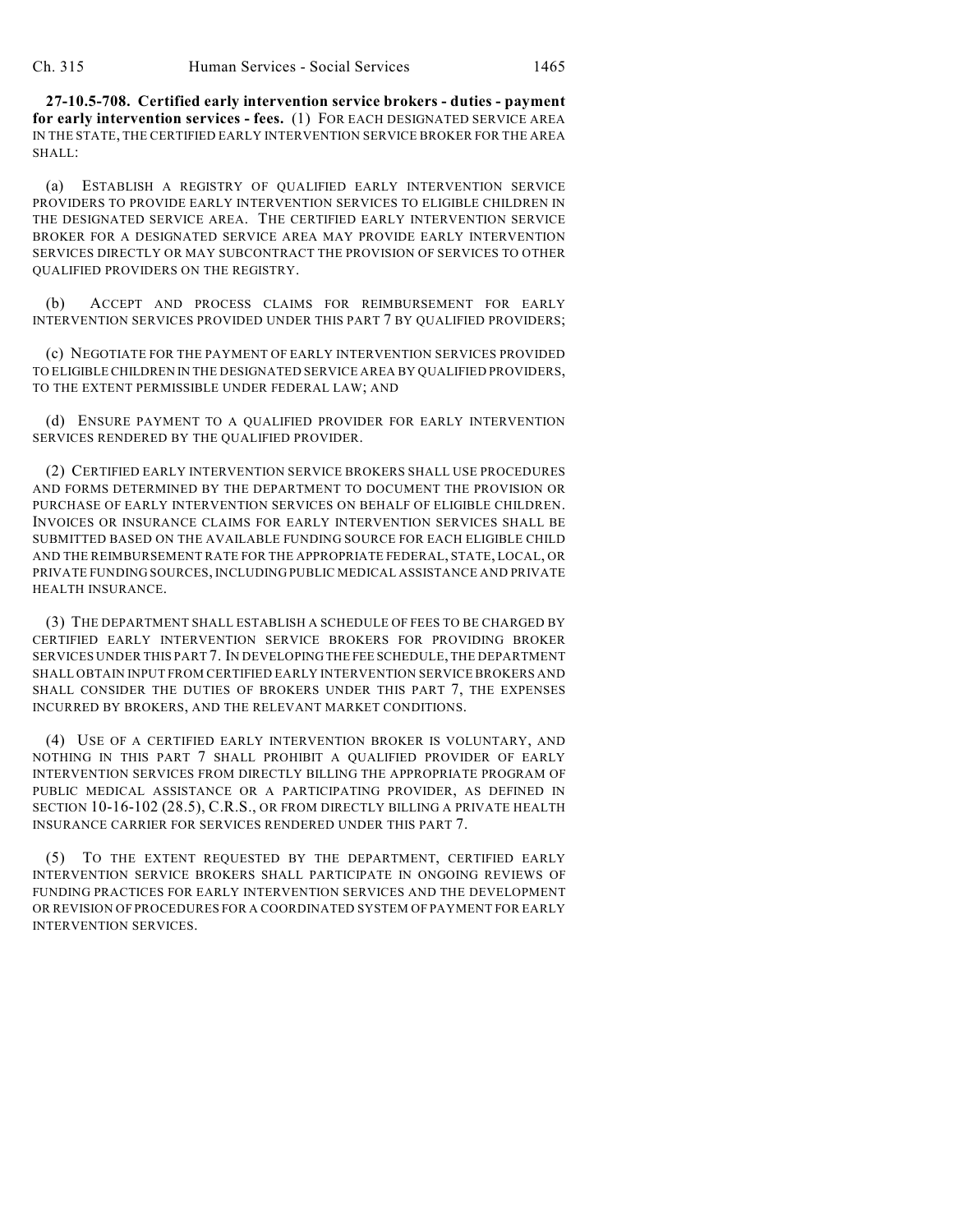**27-10.5-709. Payment from private health insurance for early intervention services - trust fund.** (1) THE DEPARTMENT SHALL NEGOTIATE WITH PRIVATE HEALTH INSURANCE CARRIERS REGARDING THE METHOD OF PAYMENT OF BENEFITS FOR EARLY INTERVENTION SERVICES FOR WHICH COVERAGE IS REQUIRED PURSUANT TO SECTION 10-16-104 (1.3), C.R.S. THE DEPARTMENT MAY ALLOW EACH PRIVATE HEALTH INSURANCE CARRIER THAT IS SUBJECT TO THE REQUIREMENTS OF SECTION 10-16-104 (1.3), C.R.S., TO PAY BENEFITS TO A CERTIFIED EARLY INTERVENTION SERVICE BROKER, TO A QUALIFIED EARLY INTERVENTION SERVICE PROVIDER, OR TO THE DEPARTMENT IN TRUST FOR PAYMENT TO A BROKER OR PROVIDER FOR EARLY INTERVENTION SERVICES PROVIDED TO AN ELIGIBLE CHILD.

(2) (a) IF A PRIVATE HEALTH INSURANCE CARRIER NEGOTIATES TO MAKE PAYMENTS OF BENEFITS FOR AN ELIGIBLE CHILD TO THE DEPARTMENT IN TRUST, THOSE MONEYS SHALL BE DEPOSITED IN THE EARLY INTERVENTION SERVICES TRUST FUND, WHICH TRUST FUND IS HEREBY CREATED IN THE STATE TREASURY. EXCEPT AS PROVIDED IN PARAGRAPH (b) OF THIS SUBSECTION (2), THE PRINCIPAL OF THE TRUST FUND SHALL ONLY BE USED TO PAY CERTIFIED EARLY INTERVENTION SERVICE BROKERS OR QUALIFIED EARLY INTERVENTION SERVICE PROVIDERS FOR EARLY INTERVENTION SERVICES PROVIDED TO THE ELIGIBLE CHILD FOR WHOM THE MONEYS WERE PAID TO THE DEPARTMENT IN TRUST BY THE PRIVATE HEALTH INSURANCE CARRIER. EXCEPT AS PROVIDED IN PARAGRAPH (b) OF THIS SUBSECTION (2), THE PRINCIPAL OF THE TRUST FUND SHALL NOT CONSTITUTE STATE FISCAL YEAR SPENDING FOR PURPOSES OF SECTION 20 OF ARTICLE X OF THE STATE CONSTITUTION, AND SUCH MONEYS SHALL BE DEEMED CUSTODIAL FUNDS THAT ARE NOT SUBJECT TO APPROPRIATION BY THE GENERAL ASSEMBLY.

(b) (I) FOR THE 2008-09 FISCAL YEAR AND EACH FISCAL YEAR THEREAFTER, THE GENERAL ASSEMBLY SHALL MAKE APPROPRIATIONS TO THE DEPARTMENT FROM THE PRINCIPAL OF THE EARLY INTERVENTION SERVICES TRUST FUND FOR THE DIRECT AND INDIRECT COSTS OF ADMINISTERING THIS SECTION. ANY MONEYS APPROPRIATED TO THE DEPARTMENT PURSUANT TO THIS PARAGRAPH (b) SHALL CONSTITUTE STATE FISCAL YEAR SPENDING FOR PURPOSES OF SECTION 20 OF ARTICLE X OF THE STATE CONSTITUTION.

(II) ALL INTEREST DERIVED FROM THE DEPOSIT AND INVESTMENT OF MONEYS IN THE EARLY INTERVENTION SERVICES TRUST FUND SHALL BE CREDITED TO THE TRUST FUND, MAY BE APPROPRIATED TO THE DEPARTMENT IN ACCORDANCE WITH THIS PARAGRAPH (b), AND SHALL CONSTITUTE STATE FISCAL YEAR SPENDING FOR PURPOSES OF SECTION 20 OF ARTICLE X OF THE STATE CONSTITUTION.

(c) WITHIN SIXTY DAYS AFTER THE DEPARTMENT DETERMINES THAT A CHILD IS NO LONGER AN ELIGIBLE CHILD FOR PURPOSES OF SECTION 10-16-104 (1.3), C.R.S., THE DEPARTMENT SHALL NOTIFY THE CARRIER THAT THE CHILD IS NO LONGER ELIGIBLE AND THAT THE CARRIER IS NO LONGER REQUIRED TO PROVIDE THE COVERAGE REQUIRED BY SAID SECTION FOR THAT CHILD. ANY MONEYS DEPOSITED IN THE TRUST FUND ON BEHALF OF AN ELIGIBLE CHILD THAT ARE NOT EXPENDED ON BEHALF OF THE CHILD BEFORE THE CHILD BECOMES INELIGIBLE SHALL BE RETURNED TO THE CARRIER THAT MADE THE PAYMENTS IN TRUST FOR THE CHILD.

(3) NO LATER THAN MARCH 1, 2009, AND NO LATER THAN MARCH 1 EACH YEAR THEREAFTER, THE DEPARTMENT SHALL PROVIDE A REPORT TO EACH PRIVATE HEALTH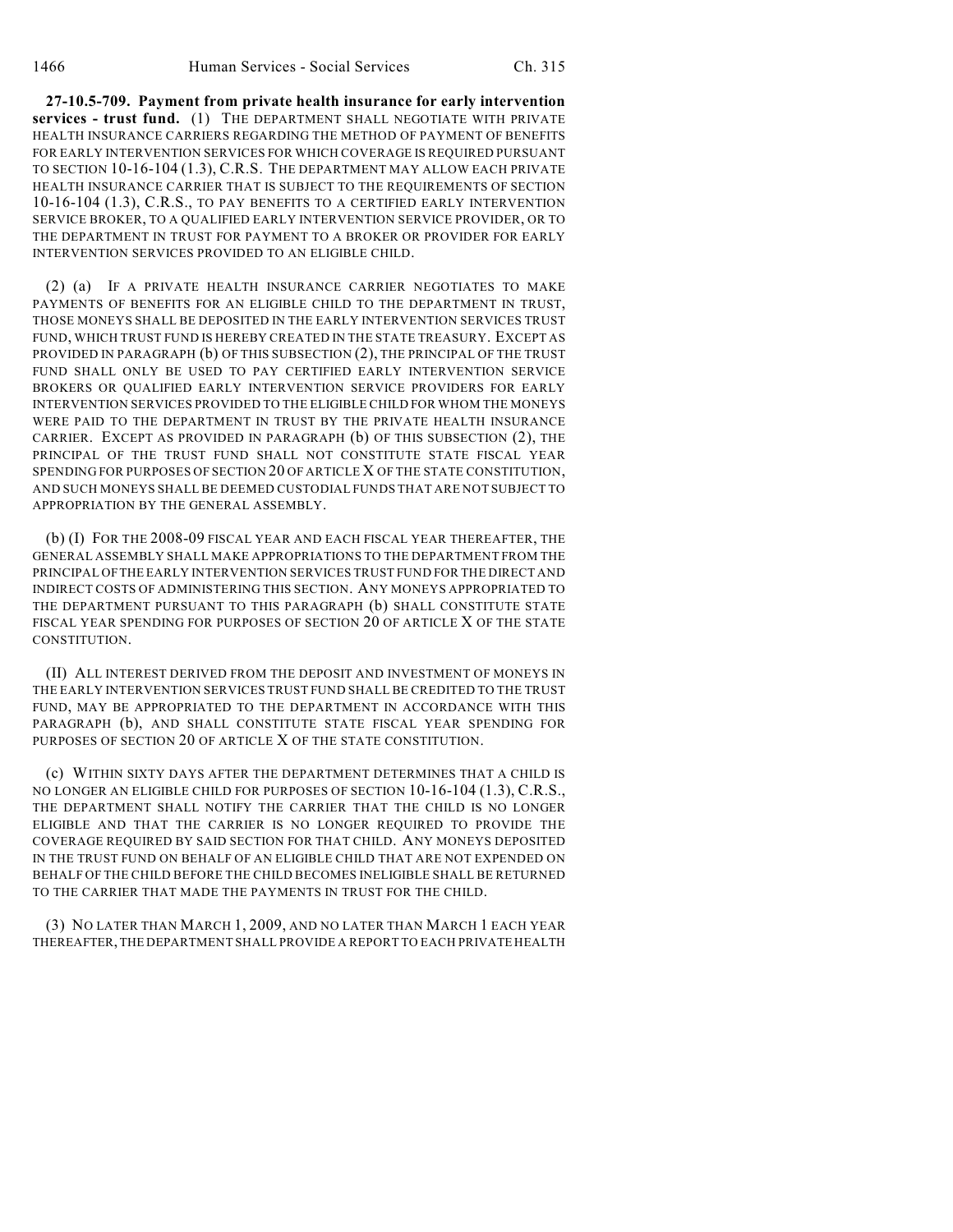INSURANCE CARRIER THAT HAS MADE PAYMENTS OF BENEFITS FOR AN ELIGIBLE CHILD TO THE DEPARTMENT IN TRUST. THE REPORT SHALL SPECIFY THE TOTAL AMOUNT OF BENEFITS PAID TO BROKERS OR QUALIFIED PROVIDERS FOR SERVICES PROVIDED TO THE ELIGIBLE CHILD DURING THE PRIOR CALENDAR YEAR, INCLUDING THE AMOUNT PAID TO EACH BROKER OR QUALIFIED PROVIDER AND THE SERVICES PROVIDED TO THE ELIGIBLE CHILD. THE REPORT REQUIRED BY THIS SUBSECTION (3) SHALL BE PROVIDED AT LEAST ANNUALLY AND MORE OFTEN, AS DETERMINED BY THE DEPARTMENT AND THE CARRIER.

**27-10.5-710. Annual report - cooperation from certified early intervention service brokers and qualified providers.** (1) BY NOVEMBER 1, 2008, AND BY NOVEMBER 1 EACH YEAR THEREAFTER, THE DEPARTMENT SHALL SUBMIT AN ANNUAL REPORT TO THE GENERAL ASSEMBLY REGARDING THE VARIOUS FUNDING SOURCES USED FOR EARLY INTERVENTION SERVICES, THE NUMBER OF ELIGIBLE CHILDREN SERVED, THE AVERAGE COST OF EARLY INTERVENTION SERVICES, AND ANY OTHER INFORMATION THE DEPARTMENT DEEMS APPROPRIATE. THE DEPARTMENT SHALL SUBMIT THE REPORT TO THE JOINT BUDGET COMMITTEE AS PART OF THE DEPARTMENT'S ANNUAL BUDGET REQUEST. THE DEPARTMENT SHALL ALSO SUBMIT THE REPORT TO THE HEALTH AND HUMAN SERVICES COMMITTEES AND THE EDUCATION COMMITTEES OF THE SENATE AND HOUSE OF REPRESENTATIVES, OR ANY SUCCESSOR COMMITTEES.

(2) THE DEPARTMENT SHALL REQUEST, AND CERTIFIED EARLY INTERVENTION SERVICE BROKERS AND QUALIFIED EARLY INTERVENTION SERVICE PROVIDERS SHALL PROVIDE, INFORMATION REGARDING EARLY INTERVENTION SERVICES THAT THE DEPARTMENT NEEDS TO PREPARE THE ANNUAL REPORT REQUIRED BY THIS SECTION OR OTHER REQUIRED FEDERAL OR STATE REPORTS.

**SECTION 12.** 10-16-104 (1.3) (a), Colorado Revised Statutes, is amended to read:

**10-16-104. Mandatory coverage provisions - definitions.** (1.3) **Early intervention services.** (a) As used in this subsection (1.3), unless the context otherwise requires:

(I) "Division" means the unit within the department of human services that is responsible for developmental disabilities services.

(II) "Early intervention services" means services, as defined by the division in accordance with part C, that are authorized through an eligible child's IFSP but excluding THAT EXCLUDE nonemergency medical transportation; respite care; service coordination, as defined in 34 CFR 303.12 (d) (11); and assistive technology, unless assistive technology is covered under the applicable insurance policy or service or indemnity contract as durable medical equipment.

(III) "Eligible child" means an infant or toddler, from birth up to the child's third birthday THROUGH TWO YEARS OF AGE, who is an eligible dependent and who, as defined by the division DEPARTMENT pursuant to section  $27-10.5-702$  (6) 27-10.5-702 (9), C.R.S., has significant delays in development or has a diagnosed physical or mental condition that has a high probability of resulting in significant delays in development or who is eligible for services pursuant to section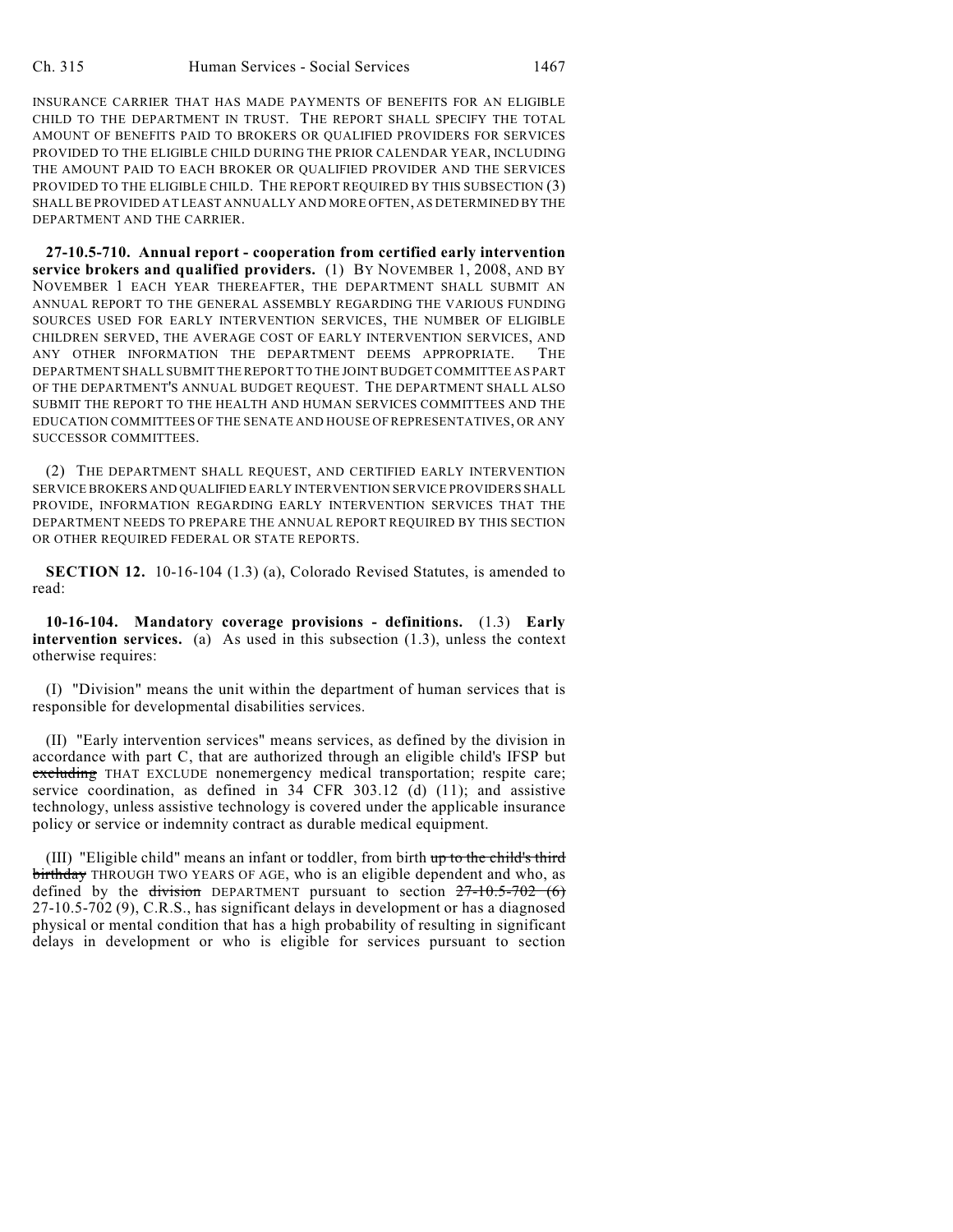27-10.5-102 (11) (c), C.R.S.

(IV) "Individualized family service plan" or "IFSP" means a written plan developed pursuant to 20 U.S.C. sec. 1436 and 34 CFR 303.340 as amended, that authorizes early intervention services to an eligible child and the child's family. AN IFSP SHALL SERVE AS THE INDIVIDUALIZED PLAN, PURSUANT TO SECTION 27-10.5-102 (20) (c), C.R.S., FOR AN ELIGIBLE CHILD FROM BIRTH THROUGH TWO YEARS OF AGE.

(V) "Part C" means the early intervention program for infants and toddlers who are eligible for services under part C of the federal "Individuals with Disabilities Education Act", 20 U.S.C. sec. 1400 et seq. as amended.

(VI) "Qualified early intervention service provider" or "qualified provider" means a person or agency, as defined by the division DEPARTMENT in accordance with part C, who provides early intervention services and is listed on the registry of early intervention service providers pursuant to section  $27-10.5-705$   $27-10.5-708$  (1) (a), C.R.S.

**SECTION 13.** 22-20-118 (2) (d), Colorado Revised Statutes, is amended to read:

**22-20-118. Child find from birth through two years of age - responsibilities - rules - interagency operating agreements - transition meetings - funding.** (2) The administrative units shall:

(d) Pursuant to section  $27-10.5-140$  (1) 27-10.5-704, C.R.S., coordinate with community centered boards, the department of human services, and the department to assist a child with disabilities as he or she transitions from the developmental disabilities system into the public education system no later than the age of three.

**SECTION 14.** 25.5-1-124 (5) (a), Colorado Revised Statutes, is amended to read:

**25.5-1-124. Early intervention payment system - participation by state department.** (5) (a) As used in this section, unless the context otherwise requires, "early intervention services" means those services defined as early intervention services by the department of human services in accordance with section  $27-10.5-702(5)$  27-10.5-702 (7), C.R.S., that are determined, through negotiation between the state department and the department of human services, to be medically necessary under medical assistance and cost-effective. After negotiating the scope of early intervention services to be covered under medical assistance, the state department and the department of human services shall submit to the joint budget committee of the general assembly, as part of each department's annual budget request, a proposal for the scope of coverage of early intervention services under medical assistance, including the anticipated costs of such coverage and whether the payment of such costs through medical assistance is cost-effective.

**SECTION 15. Effective date.** This act shall take effect at 12:01 a.m. on the day following the expiration of the ninety-day period after final adjournment of the general assembly that is allowed for submitting a referendum petition pursuant to article V, section 1 (3) of the state constitution, (August 6, 2008, if adjournment sine